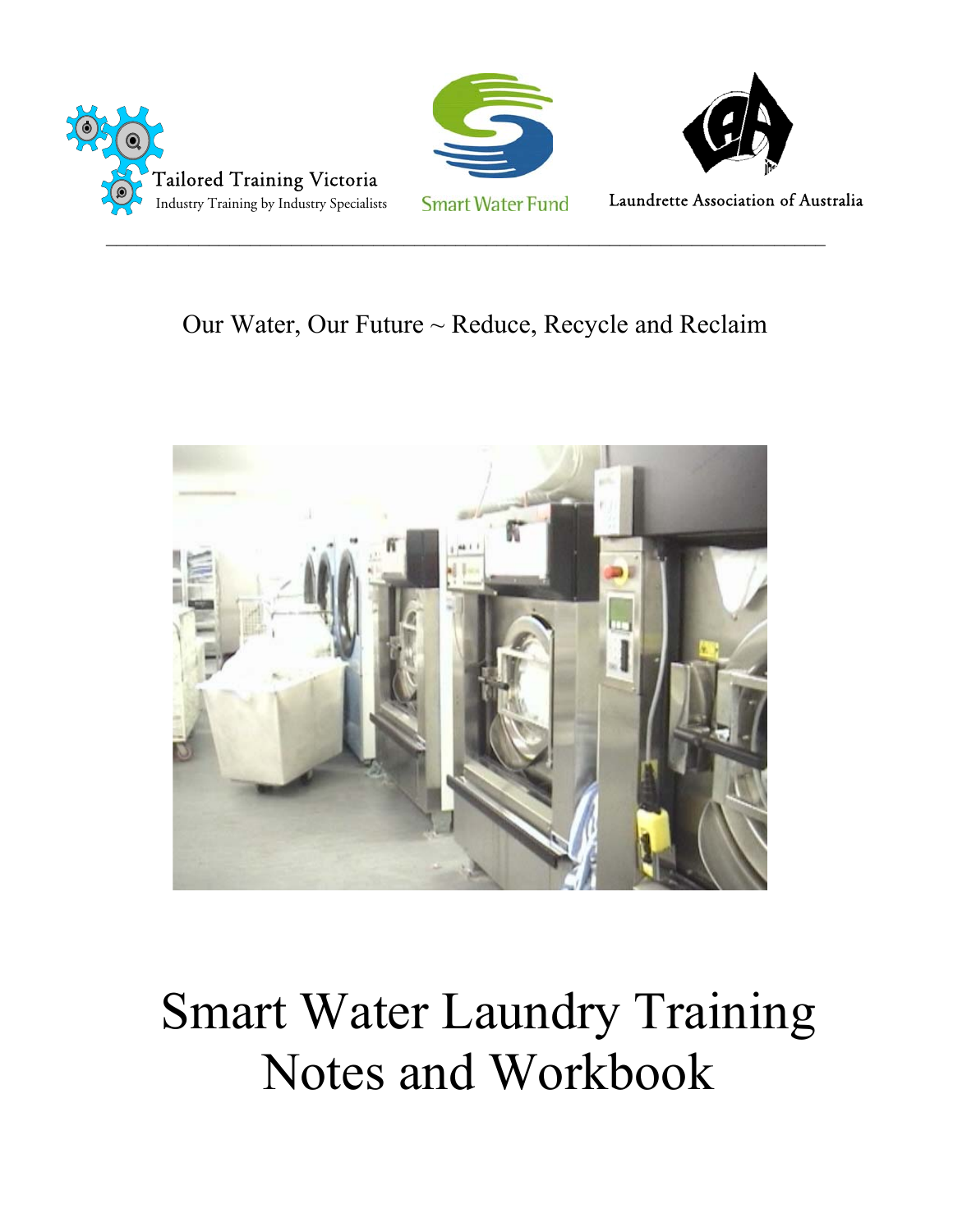This participant notes and workbook is published by:

Launderette Association of Australia Inc., Ste 3, 814 Glenferrie Road, Hawthorn, Victoria, 3122

Written and designed by:

Tailored Training Victoria 12 Carey Court, Sunbury, Victoria, 3429

The series of notes and workbooks written for laundry operations may be modified as a result of continuous improvement. Comments relating to recommendation on the improvement to the series may be sent to Tailored Training Victoria, 12 Carey Court, Sunbury, Victoria 3429.

The information contained in the series of notes and workbooks produced is copyright. Apart from any use as permitted under *the Copyright Act* 1968, no part may be reproduced without prior written permission. Requests and enquiries concerning reproduction and rights should be directed to Launderette Association of Australia Inc., Ste 3, 814 Glenferrie Road, Hawthorn, Victoria, 3122

Tel: 03 9818 6330

© Smart Water Fund

First publication 2005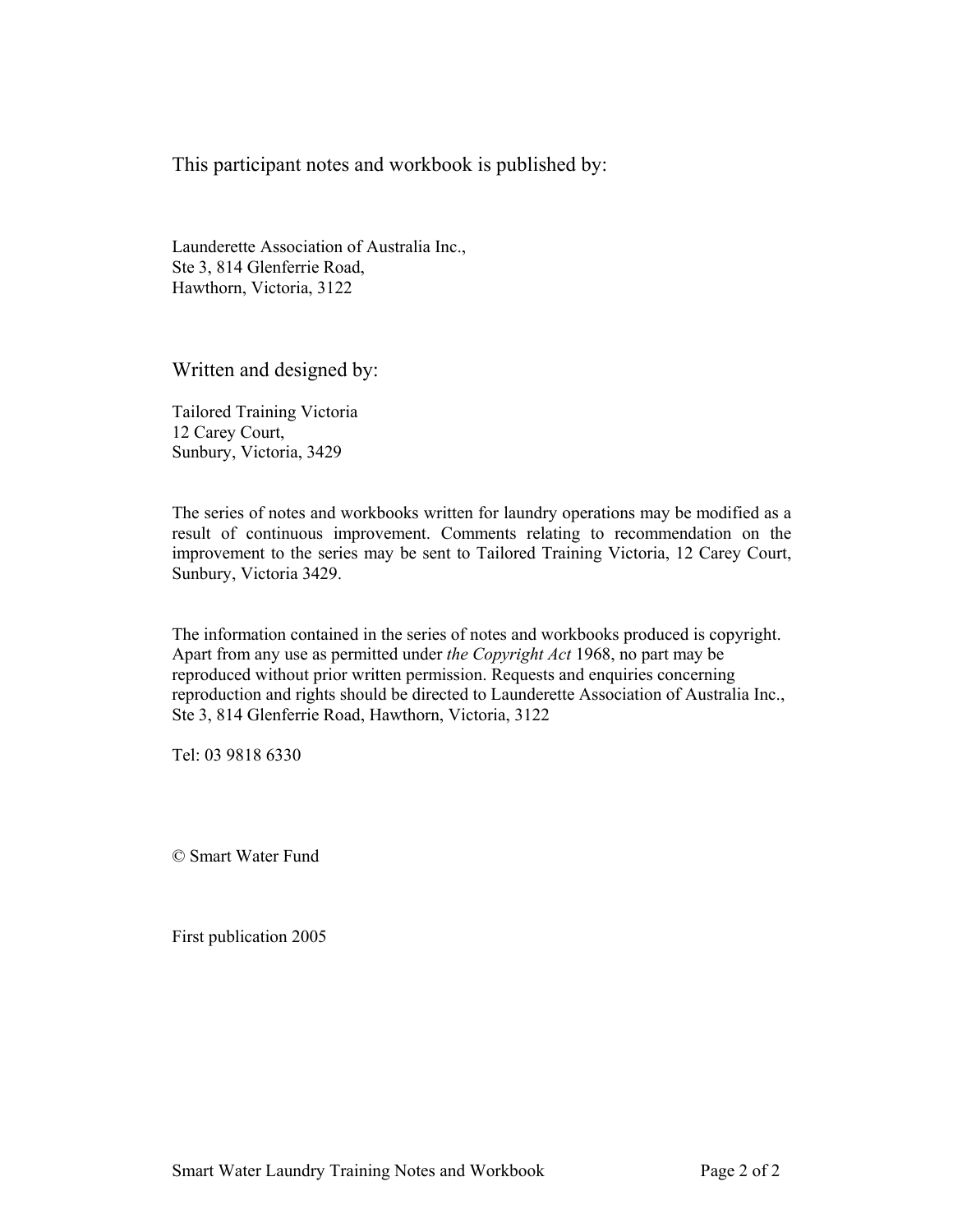# **LAUNDRY TRAINING CONSERVING WATER**

**\_\_\_\_\_\_\_\_\_\_\_\_\_\_\_\_\_\_\_\_\_\_\_\_\_\_\_\_\_\_\_\_\_\_\_\_\_\_\_\_\_\_\_\_\_\_\_\_\_\_\_\_\_\_\_**



# **Melbourne's Water Catchment and Reservoirs**

Smart Water Laundry Training Notes and Workbook Page 3 of 3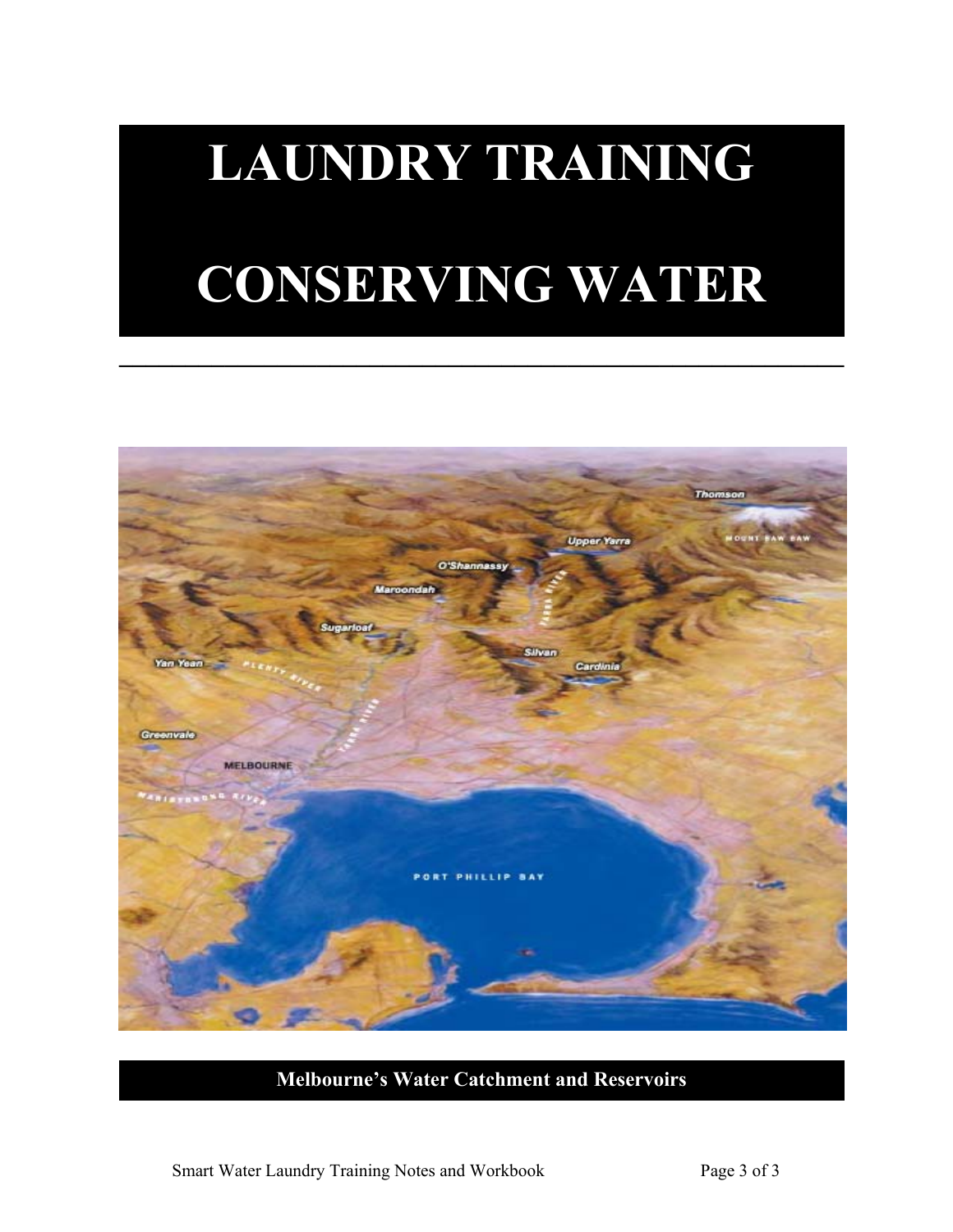# **CONTENTS**

| Where does our water come from?<br>Why is there so much focus on water conservation?                                                                                |
|---------------------------------------------------------------------------------------------------------------------------------------------------------------------|
| SECTION 2: WATER AND ITS ROLE IN THE LAUNDRY7<br>Why do we need water?<br>What role does water play in the washing process?<br>How does water work with detergents? |
| SECTION 3: SOIL TYPES ~ ACIDS, ALKALIS AND SOLVENTS  9<br>Different soil types<br>Acids, alkalis and solvents<br>How is this relevant to laundries?                 |
| Natural fibres<br>Man made fibres                                                                                                                                   |
| Soft water.<br>Hard water<br>Minerals and impurities                                                                                                                |
| <b>Filling Factors</b><br><b>Sinners Circle</b><br>Rewash                                                                                                           |
| <b>SECTION 7: WHERE IS WATER WASTED IN A LAUNDRY 22</b><br>Sorting<br>Washroom<br>Drying<br>Finishing areas<br>Packing and dispatch                                 |
| Making a plan<br>Implementation and monitoring                                                                                                                      |
| Where to start?<br>What can you do?<br>New technologies as well as Old Ideas Revisited<br>Help and assistance available                                             |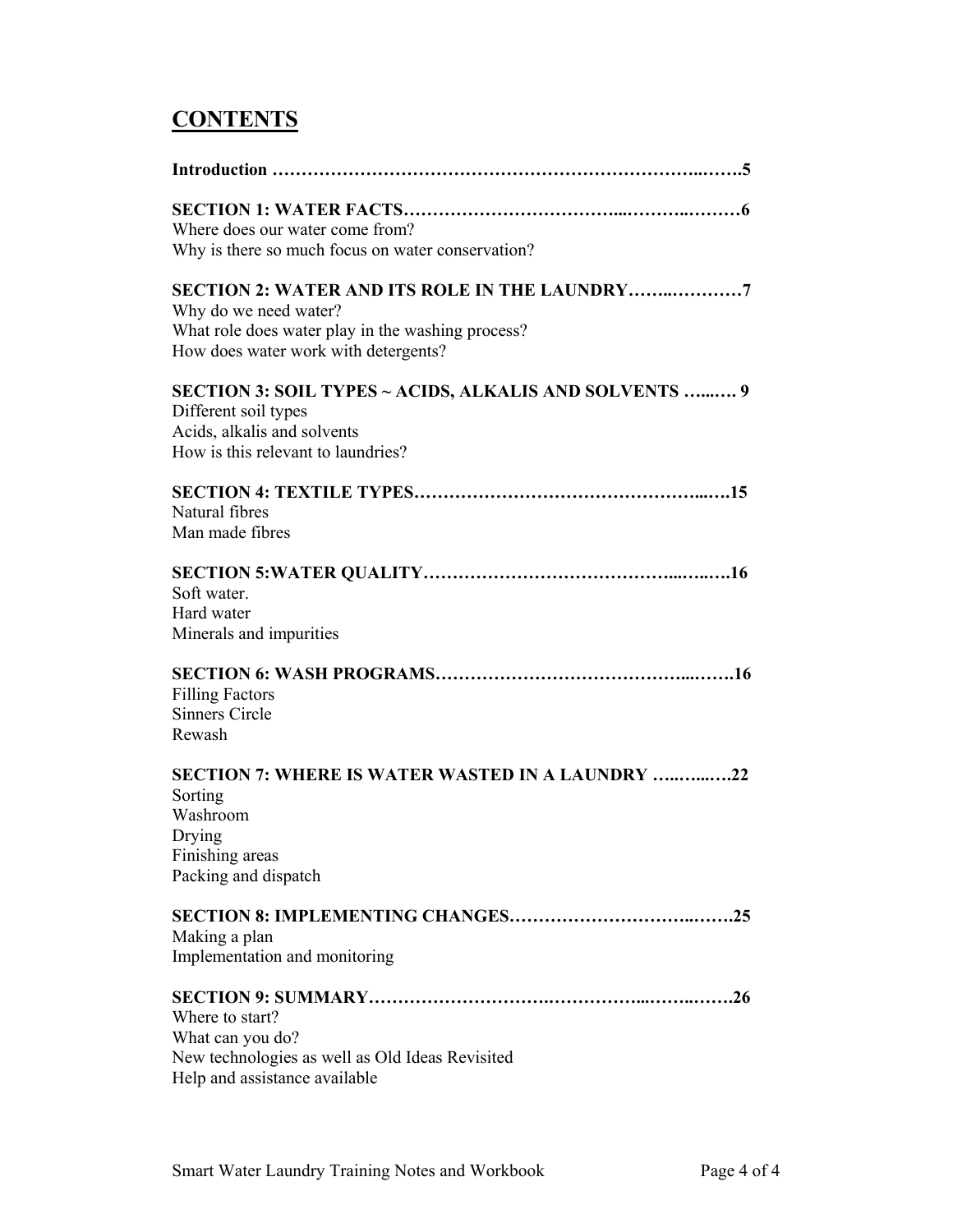# **Introduction**

Welcome to this educational session covering laundries and the use of water. As you work through the workbook, you will develop the skills essential for successful completion and use in your daily work activities. You will also learn about protecting the environment.

If you have any questions or issues in relation to an activity, ask your trainer. Write down questions when you think of them and ask your trainer, mentor or workplace supervisor at an appropriate time. No question should be too small, sound too silly or seem like you should already know it.

Learning is about asking questions and absorbing information for recall at the appropriate moment in your daily work. By learning you will acquire new information to change old habits and start using water more effectively, which will help you to be more efficient at work and protect our environment.

It is important that you learn and develop new skills required to keep up with an ever-changing world. The way we performed operations yesterday may not be the most effective way tomorrow.

Technology in laundry operation has come a long way in the last 10 years; new production procedures and simple old-fashioned ideas are being adopted to improve competitiveness, conforming to government and environmental regulations are all part of a changing industry for the better.

# **Gaining your Certificate**

To gain your certificate for successful completion, you will need to complete all activities/questionnaire in your workbook. Your trainer will also need to discuss your answers with you, which demonstrates that you have understood the ever-growing need to conserve water.

The evidence you will need to provide to successfully achieve your certificate of completion will be based on:

- Completion of the activities in this workbook
- Verbal discussion and questioning by your trainer
- Mentor or Supervisor verification of your competence

Ensure that your evidence workbook is neat, tidy and organised as this reflects the quality of work you produce in your workplace.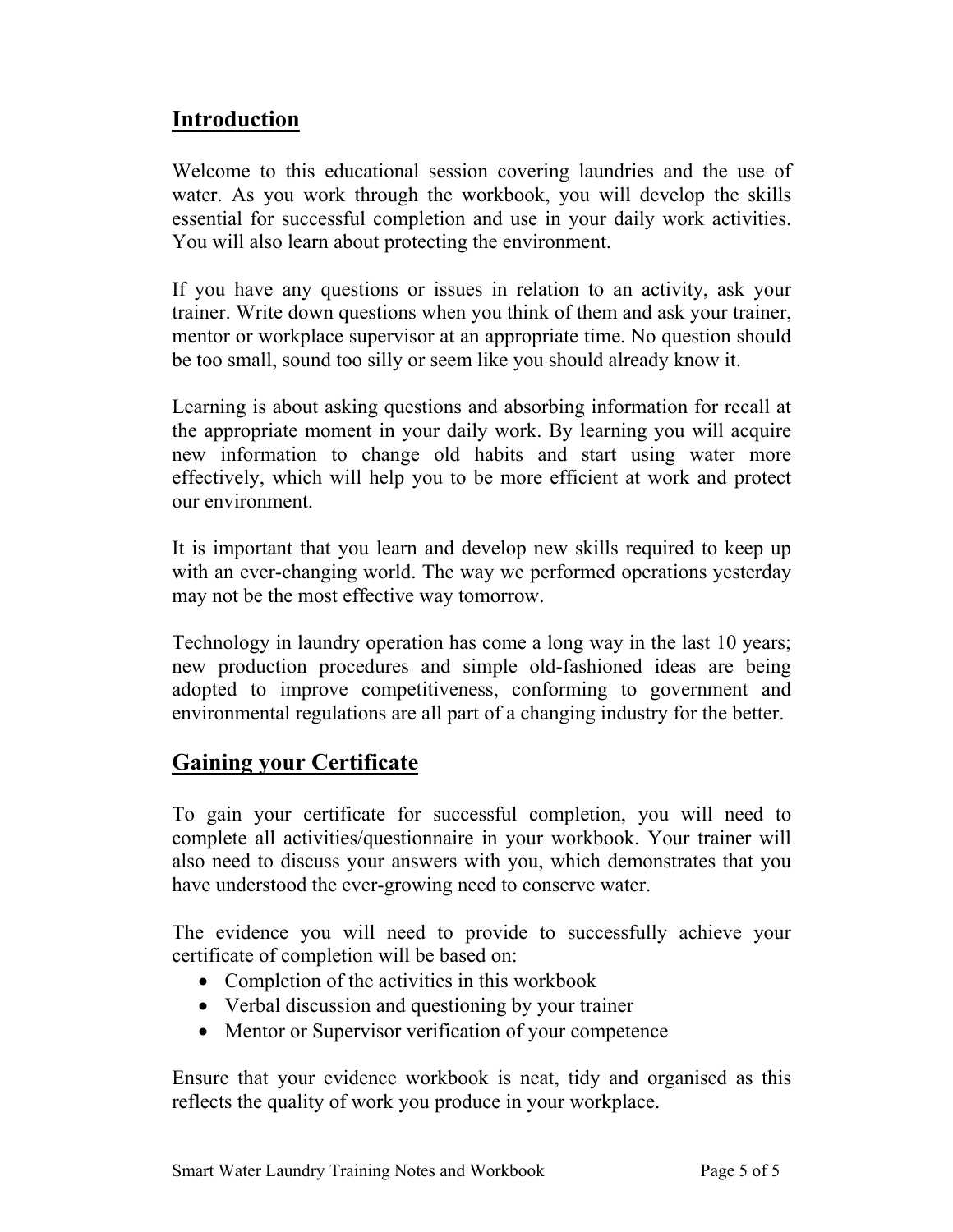# **1. WATER FACTS**

# Did you know?

# **Where does our water come from?**

Melbourne's drinking water is universally recognised as some of the best in the world. The main reason for this is the purity and cleanliness of our natural catchments that rely on significant rainfall to remain full. Melbourne's drinking water comes from streams and rivers running naturally through these uninhabited catchment areas that have been closed to the public for up to 100 years. The water is collected from more than 140,000 hectares of natural forest in the Yarra Ranges. It is then stored for up to five years to help purify it through a natural settling process. The result is water so pure that it requires only minimal treatment. And that is why Melbourne's water tastes so good.

# **Why is there so much focus on water conservation?**

Melbourne has endured eight years of below average rainfall while the population and business communities have continued to grow and consume more water each year. Scientists predict Melbourne's rainfall will vary by  $+3\%$  to  $-10\%$  by the year 2030.

There are approximately 200 Victorian regional and rural towns on water restrictions, some of which are on stage 4 restrictions.

In May 2004, Melbourne's water storages were only 48% of capacity. The Thompson Dam, which acts as our drought reserve, was only 39% of capacity. As at mid November Melbourne's storage levels were at 60% of capacity, which is after our wet season. While Melbourne's storage has made some gains in 2004, in will be still necessary to save water in 2005 and beyond.

If Melbourne grows at the current rate and does nothing to conserve water, there will not be enough water in the year 2020 to supply our demands and our water storages will continue to be seriously depleted.

We use the same quality water to flush the toilet, water the garden, shower in, and brush our teeth, to drink and to use in your workplace to wash the textiles.

Our river and estuary systems have continued to decline in quality and are desperate for greater water flows.

If we built a new dam, this would take even more water from our rivers, estuaries, bays and wetlands. The cost of building a new dam the same size as the Thompson Reservoir would cost Victorians more than \$1 billion.

Currently only 11% of Melbourne's water is recycled.

The message is clear, we need to find smarter ways to use and manage our water supplies. We must ensure all Victorians are able to do more with less water.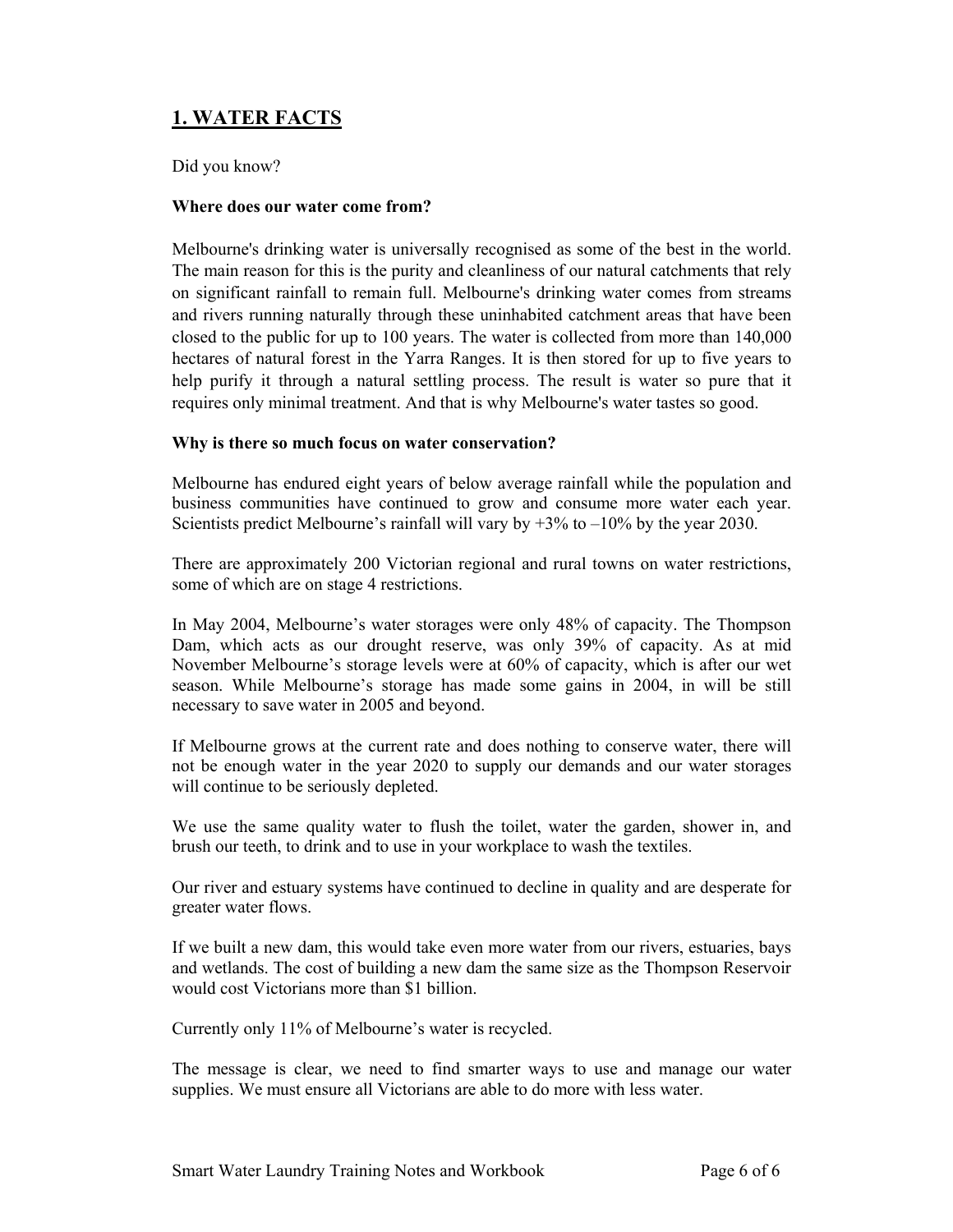# **2.WATER AND ITS ROLE IN LAUNDRY**

# **Why do we need water?**

The most important chemical as far as washing is concerned is water. Water is a chemical consisting of two elements hydrogen and oxygen. The second most important is the detergent and its composition.

Washing in water alone, with agitation provided by hand or machine, will remove some loose dirt and particulate soils. Wetting or soaking in water softens some water-soluble soils, such as mud, making it easier to remove them.

However, water alone cannot remove soils that are not soluble in water. Such soils include automotive oils and greases; cooking fats, oils and greases; and body liquids, oils and perspiration that cause "ring around the collar" and underarm stains on shirts. Neither can water alone remove colour stains, such as fruit juice, grass, blood, sauce, etc. and perhaps most importantly, yet least considered, water also has no sanitizing effect.

Clean water has a high surface tension, which makes it difficult for the water to penetrate the textile fibres and into the dirt/stain.

# **What role does water play in the washing process?**

Water is primarily used in the laundering process to:

- Dissolve some basic soils
- Wet the textiles and carry the detergents into contact with the textiles
- Hold the soil in suspension with the aid of suspension agents
- Flush the soil away
- Rinse out the detergent

# **How does water work with detergents?**

Detergent chemicals have several functions in the washing process:

- They lower the surface tension which enables the water to penetrate the textiles and carry the chemicals into contact with the soil/stain more thoroughly
- They dissolve the dirt/stain much quicker
- They can bleach the stain where the stain is difficult to remove
- They keep soil "floating" to prevent it sticking to the fabric again.

Detergent or, more specifically, the detergent surfactant (a surface active agent), has the unique ability to remove both water-soluble and non-water-soluble soils and is a very important component of detergent. One end of the surfactant molecule (the lipophilic or oil-loving end) penetrates oily soils, while the opposite end of the molecule (the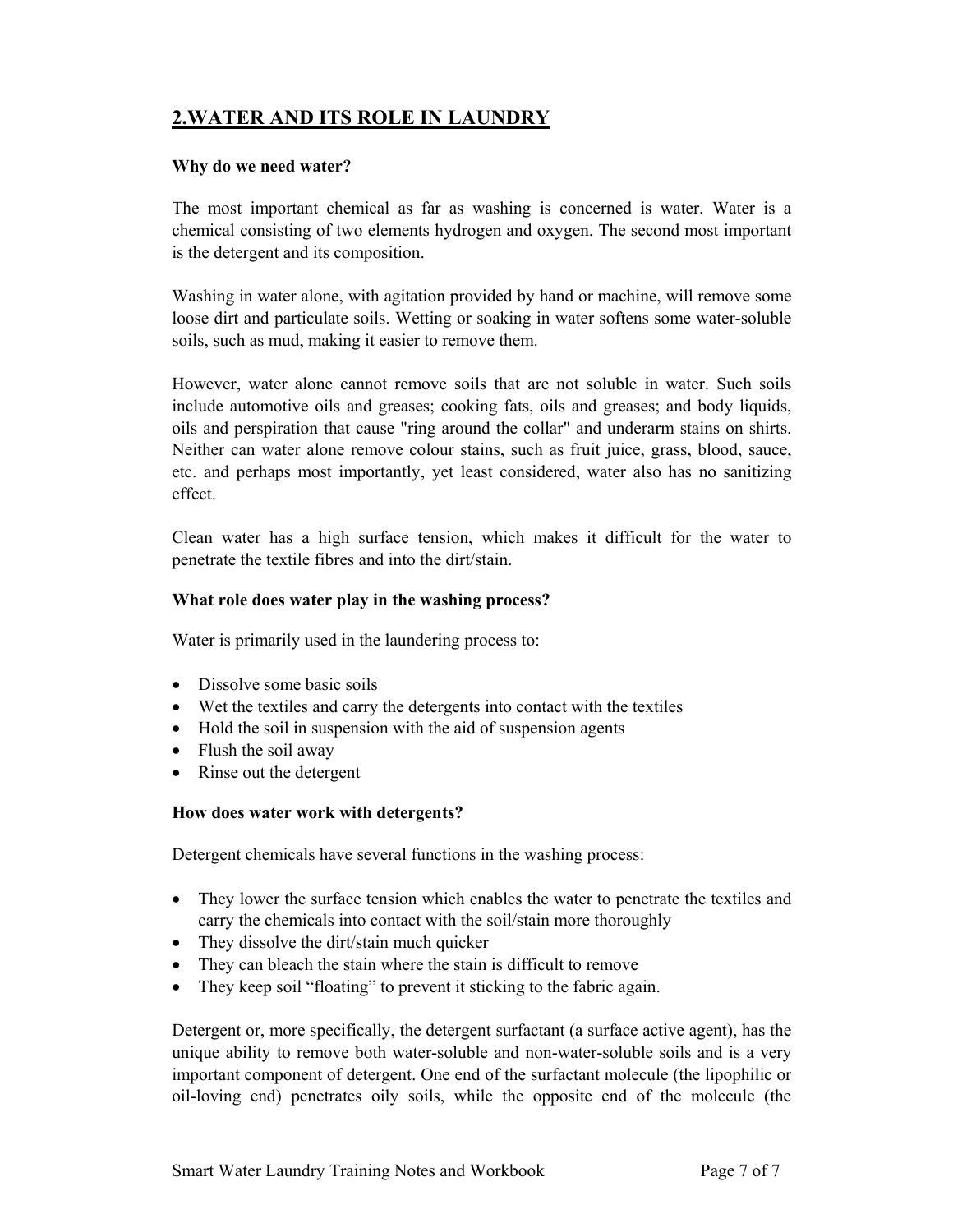hydrophilic or water-loving end) solubilizes the oils. This action loosens soils and disperses them in the water.

Surfactants and other ingredients in laundry detergents also work to keep the removed soils suspended in the wash water so they don't redeposit onto the cleaned fabrics. This prevents fabrics greying and dulling of colour. Other laundry detergent ingredients, such as enzymes and bleach, work to remove coloured stains.

There are two types of surfactants:

- Soap: consisting of sodium or potassium salts. Soap is highly sensitive to hard water and it is characterised by very heavy foaming with excellent dispersing ability. Soap however, is not commonly used in the laundry process since the development of mass-produced synthetic detergents.
- Synthetic Surfactants: which are non-ionic, anionic or cationic. Non-ionic are Surfactants characterised by a moderate foaming or no foaming at all. The dispersing and emulsifying abilities of non-ionic are very good. Anionic Surfactants foam very heavily although their dispersing ability is very good. Cationic Surfactants are mainly used in Fabric Softeners.

Synthetic Surfactants are readily soluble in cold water and leave no lime deposits and work well in salt, alkaline or acidic water.

When the textiles are put into water they are slightly negatively charged. The dirt particles are also charged. By adding Surfactants to the water, the negative charge will increase. When the concentrations of Surfactants reaches a certain level "micelles" are formed which envelop the dirt particles. The "micelles" are also negatively charged which repels from the negatively charged textile fibres and from each other (like the negative forces from two magnets). Providing the washing time is not exceptionally long, this negative charge allows the particles to float around in the water and a prevented from sticking back onto the textile fibres. Should the negatively charged particles try to jump back onto the textiles, the negative charge of the textiles pushes it away (again, like two negative magnets trying to be pushed together). If the wash time is too long the negative charge is lost and the dirt can then stick back onto the fibres.

Detergents are effective at washing away many germs. Sodium hypochlorite (chlorine) bleach remains the most common way to sanitize laundry where germs and bacteria are a concern, such as with nappies, healthcare or when there is illness in the home. Chlorine is also particularly strong bleach and is not suitable to use of coloured fabrics.

# **Powder detergents vs. automatic liquid detergent injection**

Large commercial laundries, hospitality and healthcare laundries have been using liquid chemicals via peristaltic pumps for many years now. This is the preferred method of delivery for the following reasons: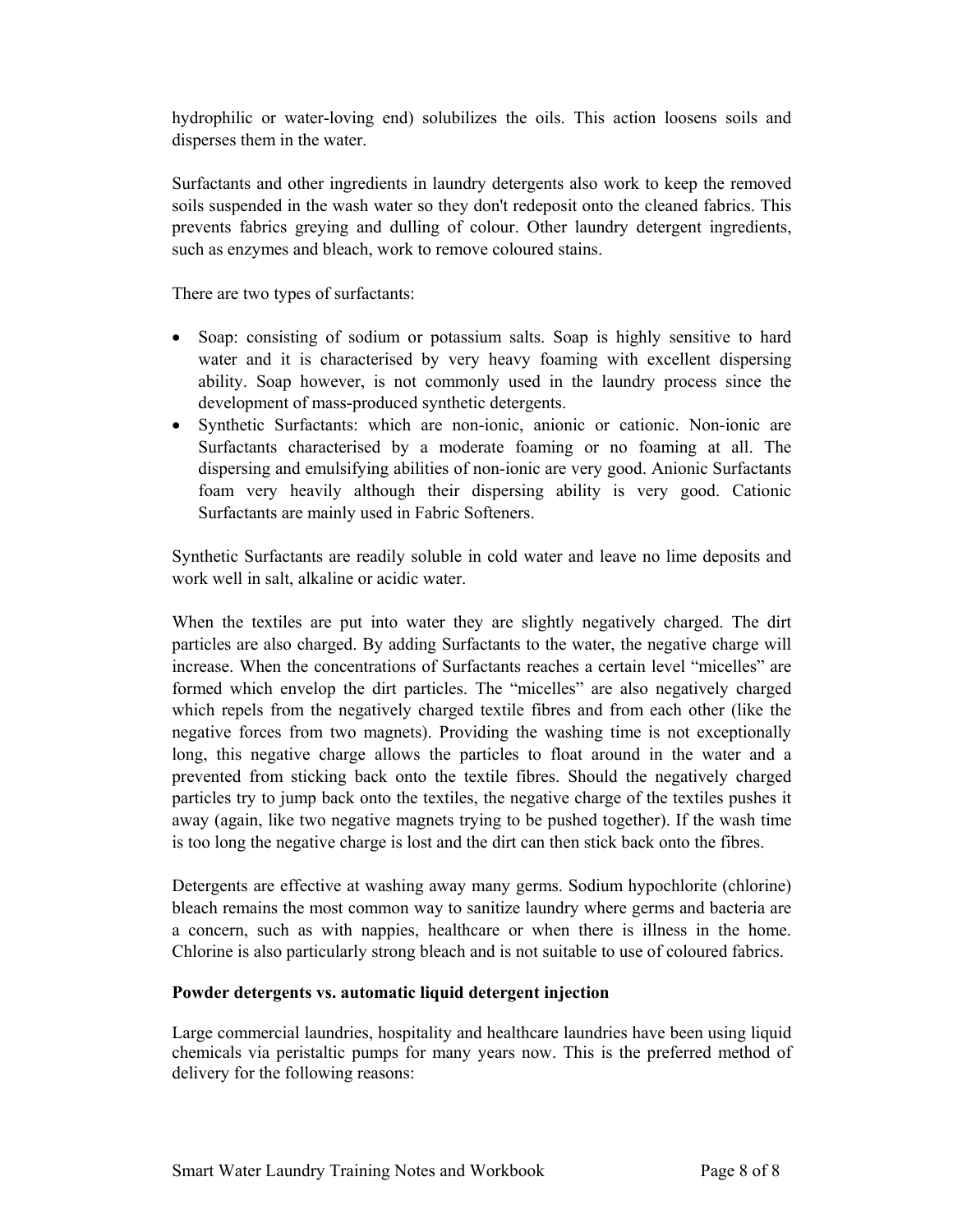- Accuracy of dose  $\sim$  There are many reasons why accuracy is important to laundry.
	- Reduces rewash
	- Improves quality
	- Guarantees infection control benchmarks
	- Staff can't forget, saves time (money)
	- Eliminates over usage of detergents and bleaches
- No mixing and guesswork, chemical dosages and mixtures are calibrated and programmed by your chosen liquid chemical supplier
- Legislation  $\sim$  Healthcare accreditation guidelines often specify automatic dosing, which is in turn used for documentation and accreditation purposes
- Trade waste authorities often require pH guidelines for wastewater discharge.
- OH&S  $\sim$  Less risk of harm to staff, minimal direct contact with chemicals. Less chance of adverse skin reactions for recipients of linen/clothing

# **3. SOIL TYPES ~ ACIDS, ALKALIS AND SOLVENTS**

# **Different soil types**

There are various types of soiling and differing types need different methods to remove them from textiles. We can categorise soiling types into three categories:

- Acidic based
- Alkali based
- Fats oils and greases (commonly referred to as FOG's or oil based stains)

# **Acidic based**

Acidic based soiling is soil, which generally come from plants. Think for an Orange or Lemon (citric acid)

# **Alkali based**

Alkali based soiling is soil which generally comes from the body of humans and animals.

# **Fats Oils and Greases (FOG's)**

Animal fat, vegetable fat, petroleum based greases, natural, petroleum and synthetic based oils make up this group. Other items, which are derivatives of these base elements, consist of lipstick, make up, some inks, some glues, wax, some dyes and oil based paints.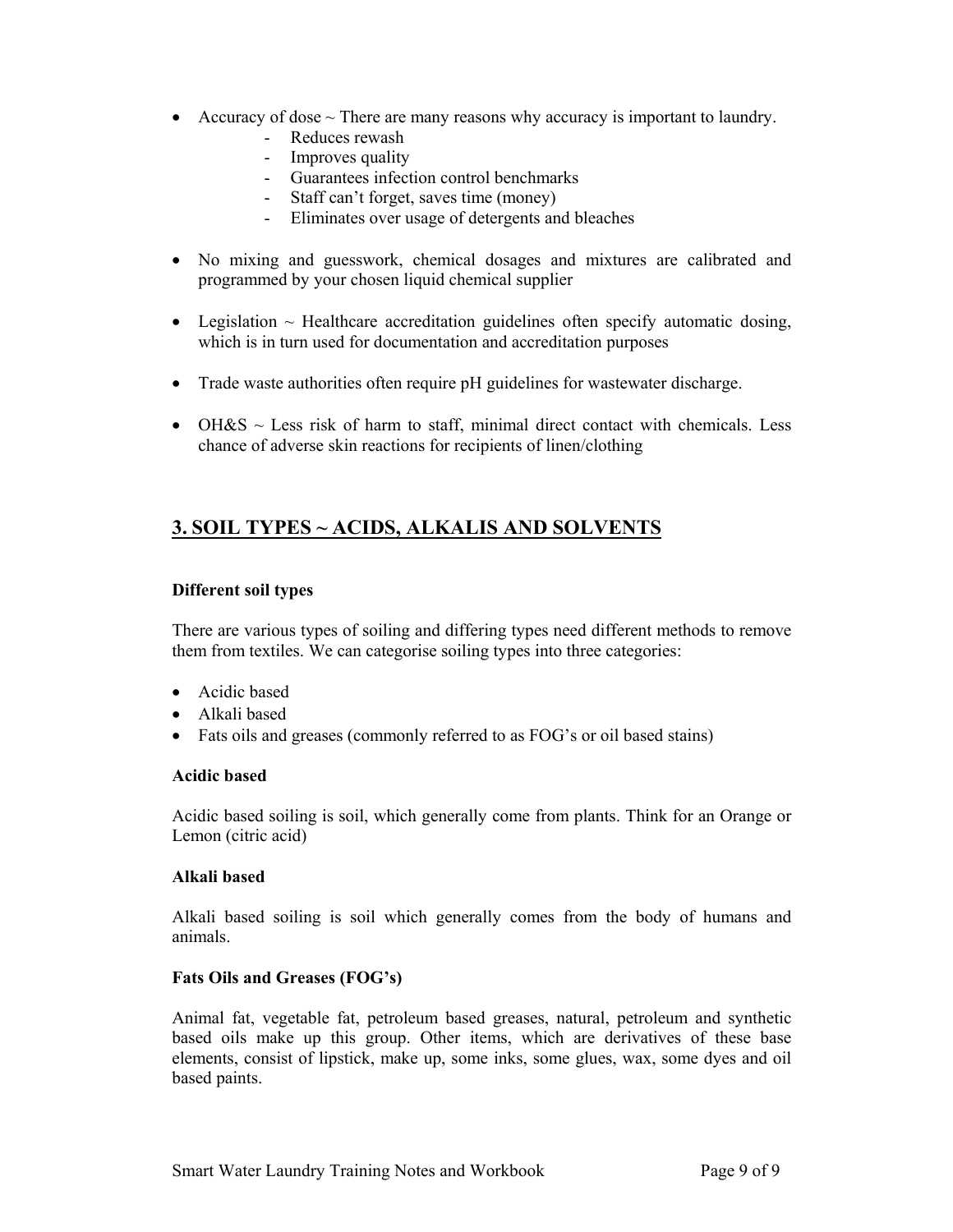# **How is this relevant to laundries?**

We need to understand the type of soiling on the textiles in order to evaluate how it should be washed to successfully remove the soiling.

There are several different methods we can use in the wash process to provide the best opportunity to remove the soiling without the need to rewash.

Alkali stains are generally the easiest to remove because all the detergents (soap) we use in a laundry are alkali based which assist to dissolve alkali based soiling. Detergents containing enzymes are particularly good for removing body type soiling. We generally need to have the pH value at around 11 to sufficiently remove most alkali stains first time. If the pH is any higher we start to cause excess fabric wear.

Acid base stains often contain dye (colour) which is very difficult to remove and the best way to remove such soiling to bleach the stain.

FOG's, particularly light types of FOG's, can to a degree be removed using a high temperature and a detergent containing an emulsifier which breaks down the FOG's into very small particles.

The most difficult type of dirt to remove is pigment such as carbon black, carbonates and silicates. In many cases the soiling can consist of substances that are not susceptible to chemical treatment. The two ways to try and dislodge the soiling by interrelated processes using a combination of mechanical action and chemical action (as well as suspending agents in the detergent to hold the soiling in the water once removed from the garment so the soiling will not redeposit back onto the textiles) or utilising a new technology such as ozone which will oxidise the pigment.

Soiling removed from textiles and redeposited back onto the textiles is called redeposition in the laundry industry. This is when white textiles look slightly grey and coloured linen looks very dull.

Sour or neutraliser such as acetic acid or acid salts which is added to the final rinse to bring the pH back close to pH 6.0 and 7.5 otherwise a high residual of alkali would cause yellowing of the textiles especially after thermal treatment and/or drying. This can cause skin irritations and make people feel itchy from wearing the textiles or sleeping between bed sheets.

# **Alkalinity**

The alkalinity/acidity of water is given as pH value (potentii Hydrogenium), which is a logarithmic index for the hydrogen ion concentration in an aqueous solution.

The pH value is measured on a scale of  $0 - 14$ .

pH 7 is neutral, being the pH value of distilled water at 20°C. Values above pH 7 indicate alkalinity and values below pH 7 indicate acidity.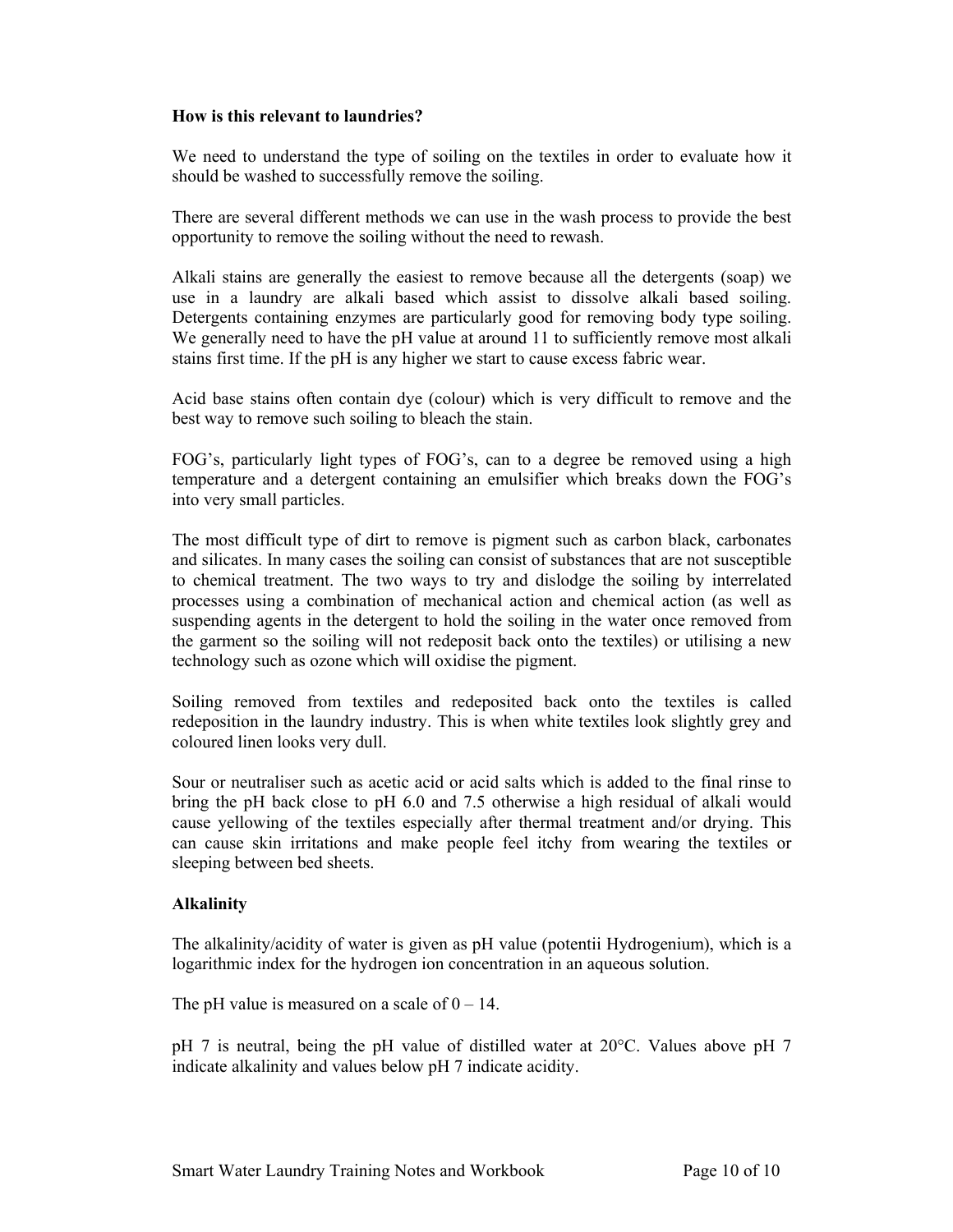To avoid discolouration, "acidify" the water in the last rinse. Adding acetic acid, which will neutralise the alkalinity, does this. For further information, please contact your washing agent supplier.

# **Metals**

Water also contains metal. Iron and Manganese are two metals, which can cause problems in the washing process.

When high levels of Iron and Manganese occur in the water, the cause:

- Discolouration of the laundry (precipitation)
- Damage to textile fibres

By installing special filters or filters in combination with softening filters, these problems may be avoided.

Prior to the next wash of the discoloured laundry, the linen must be treated with a special rust-dissolving agent. This special agent is a solution containing 2 % oxalic acid.

# **Detergent Contents**

# **Surfactants**

As previously mentioned in this document on page 8.

# **Alkaline builders**

Alkaline builders support detergent action and eliminate calcium and magnesium ions. The calcium and magnesium ions arise mainly from water and occasionally from dirt and fabrics.

To dissolve and remove grease and proteins, a certain degree of alkalinity in the washing liquid is necessary. The dissolving and removal procedure is performed by ionisation and saponification. Usually, the alkaline products are:

# • **Sodium carbonate**

- $\triangleright$  Not sensitive to hardness
- $\triangleright$  pH value 11.3
- ¾ **Note:** hazardous substance
- **Crystallin trisodium phosphate** 
	- $\triangleright$  Not very sensitive to hard water
	- $\triangleright$  pH value 11
- **Complex phosphates** 
	- $\triangleright$  Not sensitive to hard water
	- $\triangleright$  pH value 9 10
	- $\triangleright$  Softening ability
	- $\triangleright$  Good dispersion ability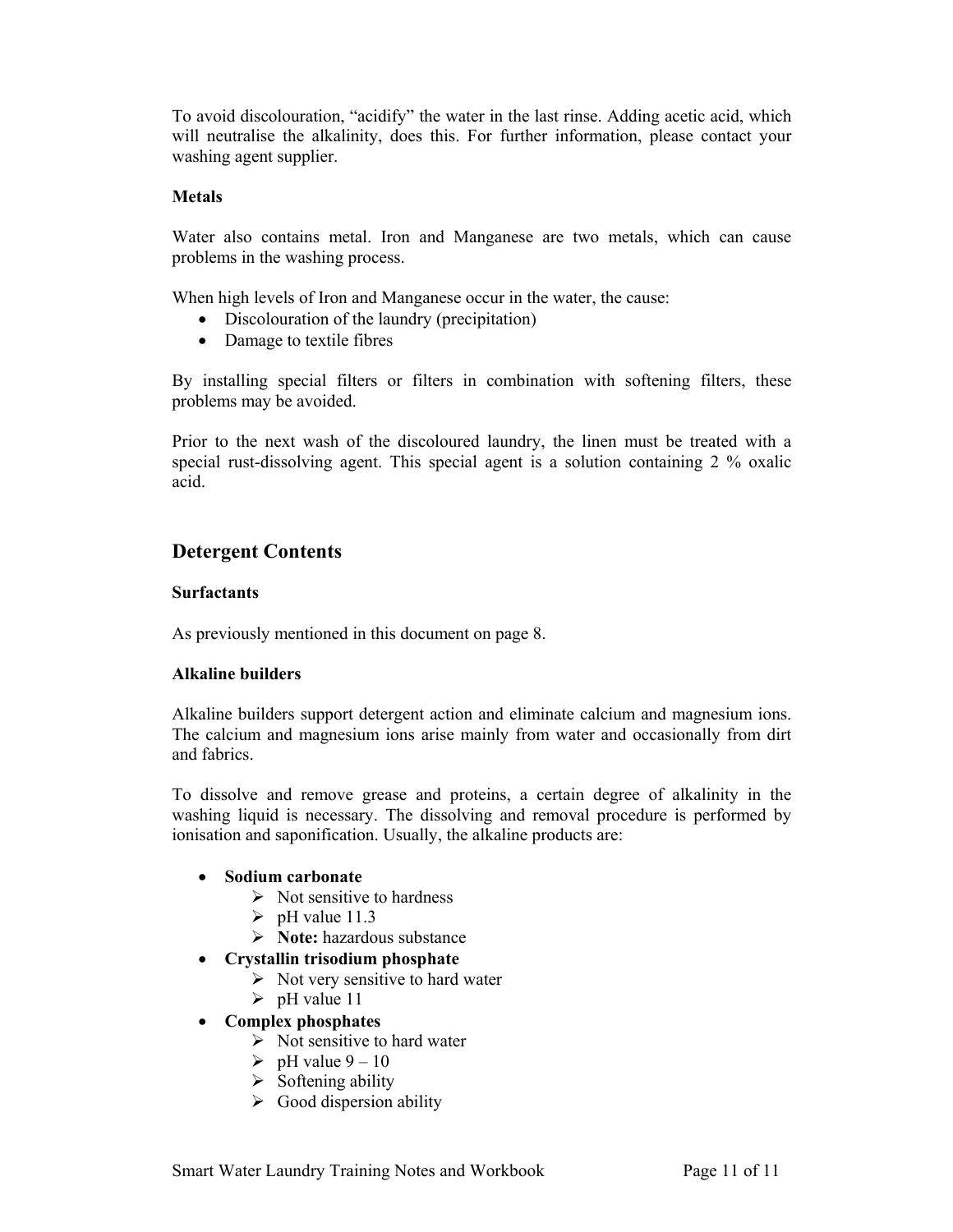# • **Zeolite A**

- $\triangleright$  Good detergency characteristics (water softening ability)
- $\triangleright$  Particularly advantageous environmental compatibility
- $\triangleright$  Requires a co-builder in order to work effectively

# **Zeolite A for environmental soundness**

During the last 20 years, the use of phosphates in detergents has been criticised. This is due to the fact that phosphates contribute to the over fertilisation of surface waters, thus eventually causing eutrophication of rivers and lakes.

While looking for phosphate substitutes, Zeolite A was discovered in 1976. The discovery was a milestone in the development of phosphate substitutes. Today, Zeolite A is used worldwide in several detergents.

In general, zeolite will eliminate water hardness and prevent deposits on the fibres. However, in order to achieve these results, Zeolite has to be combined with a cobuilder, such as polycarboxylate and carbonate.

Today, the use of carbonate and phosphate is again becoming increasingly common. This is due to the fact that purifying plants are more commonly used.

# **Bleaching Agents**

Chemical bleaching is employed to remove colouring matter left on the textile after washing. These stains are very similar to a dye or very similar to a dye. When the fabric is discoloured, a bleaching agent is used to restore the original colour. Bleachable "dirt" includes a broad spectrum of substances. Most of them are of vegetable origin, such as grass, tomatoes, food dyes and dyestuffs used in paper serviettes.

# **Common bleaching agents**

All bleaching agents will cause some degree of fabric damage depending on concentrations and temperatures of the bleach bath. The most common bleaching agents are:

# • **Sodium perborate**

This agent is found in powder washing detergents. The detergent is effective from 70°C and above

• **TAED** 

TAED (tetradiethylethylendiamine) activates perborate, which is effective at 40°C, and has good bleaching effect below 60°C

# • **Sodium percarbonate**

The product is activated at 40-60°C and is very active at even higher temperatures. The salt is unstable and is added separately to the wash

# • **Sodium hypochlorite**

Commonly known as chlorine bleach, this bleaching agent acts as a powerful oxidation detergent and may only be used on white goods in high concentrations otherwise the bleach will reduce the colour or even bleach it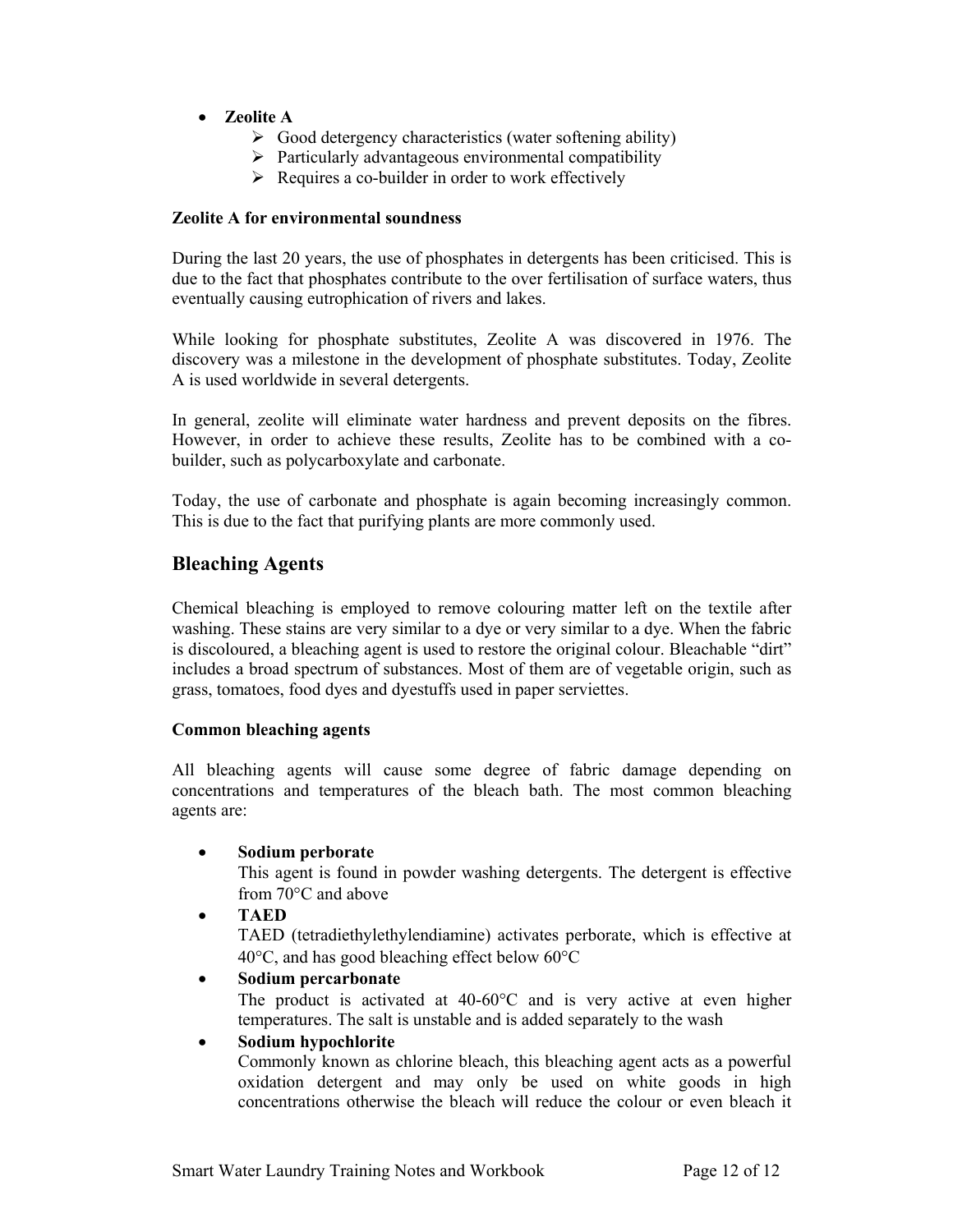white over time. Bleaching should be carried out after the main wash (first wash clean and then bleach white). Chlorine is effective in the temperature range of  $40-65^{\circ}$ C, and at a pH value of  $9.5 - 10.5$  **Note:** At too high temperatures, Sodium Hypochlorite becomes extremely active at temperatures above 70°C and will cause excessive damage to cotton fibres. Correct dosage is also important to prevent unnecessary decomposition of fibres.

# • **Hydrogen peroxide**

This bleaching agent replaces hypochlorite and prevents a considerably more environmentally friendly bleaching detergent. It is most effective in a temperature range of  $75-85^{\circ}$ C and at a pH value of  $10-12$ 

# • **Sodium hydrosulphate**

This is a reducing bleaching detergent, effective in the temperature range 80- 95°C and at pH values of around 3.5–5. Sodium hydrosulphate is not included in power detergents. **Note:** Sodium hydrosulphate is highly corrosive and must be used in an alkaline bath

**NOTE:** In the presence of rust, all bleaches may cause excessive damage to fibres.

# **Additives**

The content of additives varies according to the water, the textiles and the washing method. When comparing different types of detergents, the contents and the concentration can vary greatly.

However, the normal additives can generally be grouped as follows:

# • **Anti-corrosion agents**

This additive forms a thin aluminium or zinc silicate layer, which protects the washer extractor against corrosion.

# • **Dirt anti-redeposition agents**

After repeated washing, a distinct greying of the laundry is often noticed. The greying is due to finely dispersed dirt that has been deposited on the fine textile fibres. To prevent this deposit, anti-deposition agents are added to the detergent. The most common anti-deposition agent is CMC, carboxymethyl cellulose.

# • **Foam regulators**

Long ago, foam was perceived as an important element in washing power. With modern detergents based on synthetic surfactants, foam has lost virtually all its former significance. However, it is common to expect the detergent to produce voluminous foam, formed by millions of small bubbles.

On the contrary, large volumes of foam can reduce the mechanical action on the laundry and cause overflowing in the machine. This is why foam regulators are commonly used to minimise detergent foaming tendencies.

# • **Enzymes**

Protein stains such, as milk, egg, blood and the like are resistant to removal from fibres by simple detergents, especially after the stains have dried.

Proteolythic enzymes are catalysts, which will speed up the chemical reaction even in very low quantities. This eliminates the protein stains even at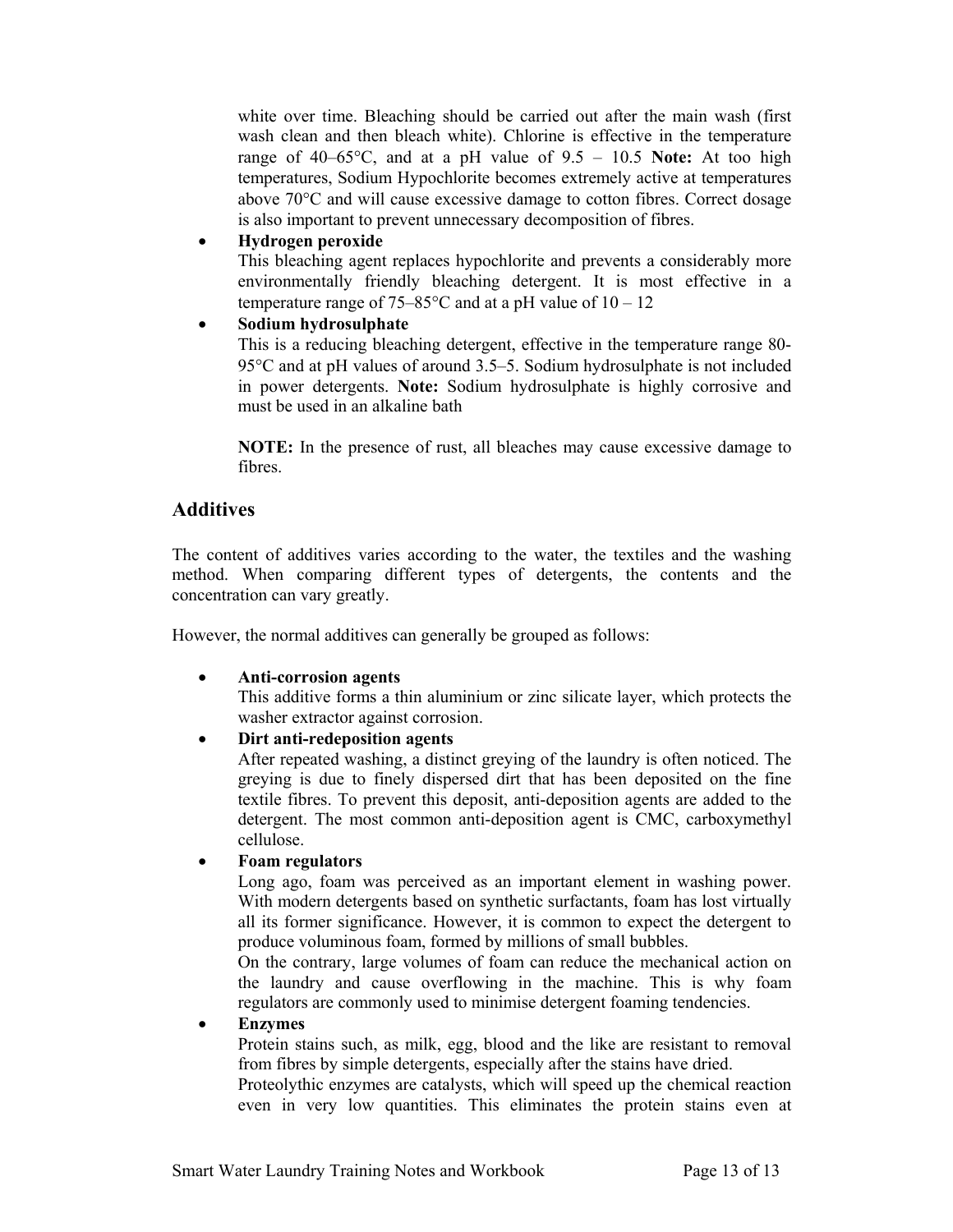moderate temperatures. Some enzymes are common in the detergents of today, such as lipolase, which catalyses fat, and amylase which catalyses starch.

• **Dyes**

Today most detergents are coloured, being blue, green or pink. The addition of colouring agents will provide good storage stability to the detergent with respect to other detergent components and to light. The colouring agent has no significant tendency to affect textile fibres. Colouring of detergents is mainly done for a cosmetic reason or as an identification code.

# • **Fragrances**

Fragrances are used to make washing more pleasant. Part of their function is to provide detergents with an agreeable scent. However, they also prevent unpleasant odours arising from the washing solution.

# **Detergent**

# **Emulsifies the dirt**

Detergent loosens and emulsifies dirt from the textiles, while also ensuring the dirt remains floating in the water in order not to stick to the linen again. Occasionally, the detergent also restores the whiteness of white textiles.

Great efforts are continuously being made to develop modern detergents, which have less impact on the environment.

However, this is not an easy task, since washing procedures and practice vary from country to country. Moreover, certain additives are not allowed in some countries, while permitted and used in other parts of the world.

# **Contents of the detergent**

Usually, washing detergents contain four main components:

- Surfactants (tensides)
- Alkaline builders
- Bleaching agents
- Various types of additive

Each component contributes to the washing effect, and to some extent the components will provide for synergistic effects.

Furthermore, detergents are categorised as being alkaline, neutral or acidic depending on the pH value. The pH value determines the area of use of the detergent. The illustration shows a summary of the qualities and therefore the area of application for various types of detergent.

# **Rinsing Agents**

# **Used in the final rinse**

Rinsing agents are used in the final rinse. The purposes of the rinsing agents are:

- To soften the goods
- To prevent the goods from becoming statically charged
- To prevent bacteria growth through biocide effects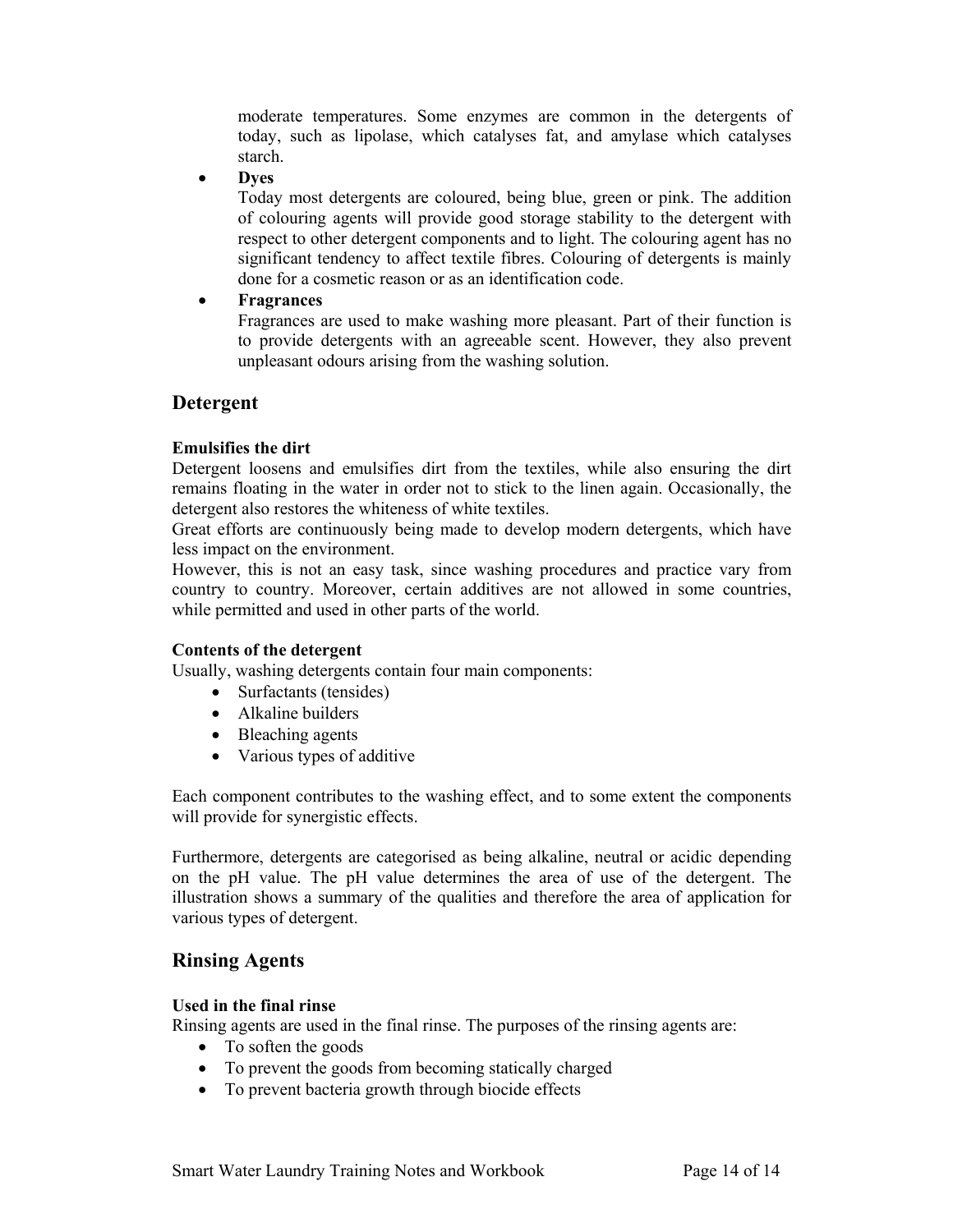# **4: TEXTILE TYPES**

# **Natural fibres**

There are two types of natural fibres: vegetable and animal.

The most common natural vegetable fibre is cotton.

Cotton is cheap to produce and its range of applications are almost endless, Clothes, towels, bed linen, furnishing fabrics, etc. 99% of the fibre consists of cellulose and the remaining 1% is fat, mineral salts, wax and pectin. The fibre consists of just one cell and the shape is uneven making it look a little dull with dirt sticking to the fibre easily. When cotton is laundered, it therefore requires quite a heavy wash process to clean the textile.

Cotton has relatively low elasticity compared to other fibres and wrinkles easily, particularly as moisture is being removed. Cotton requires ironing under almost all circumstances. Bleaching agents can be used reasonable aggressively, particularly alkali based bleaches. If necessary, cotton can be washed as high as 90°C.

Wool is a common natural animal fibre.

Wool is a hair fibre and the most common is sheep wool. Other hair fibres such as goat and camel wool are only used to a limited extent. The fibre is knurled and elastic and as a result air is contained in the fibre providing excellent heat insulation in both wet and dry conditions. One of wool is its very good flame redundancy.

Because wool is elastic it does not wrinkle like cotton, however wool will easily shrink and strong alkalis will damage wool fibres.

# **Man-made synthetic fibres**

The first synthetic fibres were manufactured in Germany in 1930. Today, man-made synthetic fibres are very common in a great deal of variations.

The benefits of synthetic fibres are:

- Strength both when wet or dry 2-4 times higher than cotton
- Built in memory shape
- Wrinkle resistant
- Low shrinkage and stretching
- Low absorption
- Not as affected by mould or insects eating the fibre

The disadvantages are:

- Easily charged with static electricity
- Soils easily with oil and grease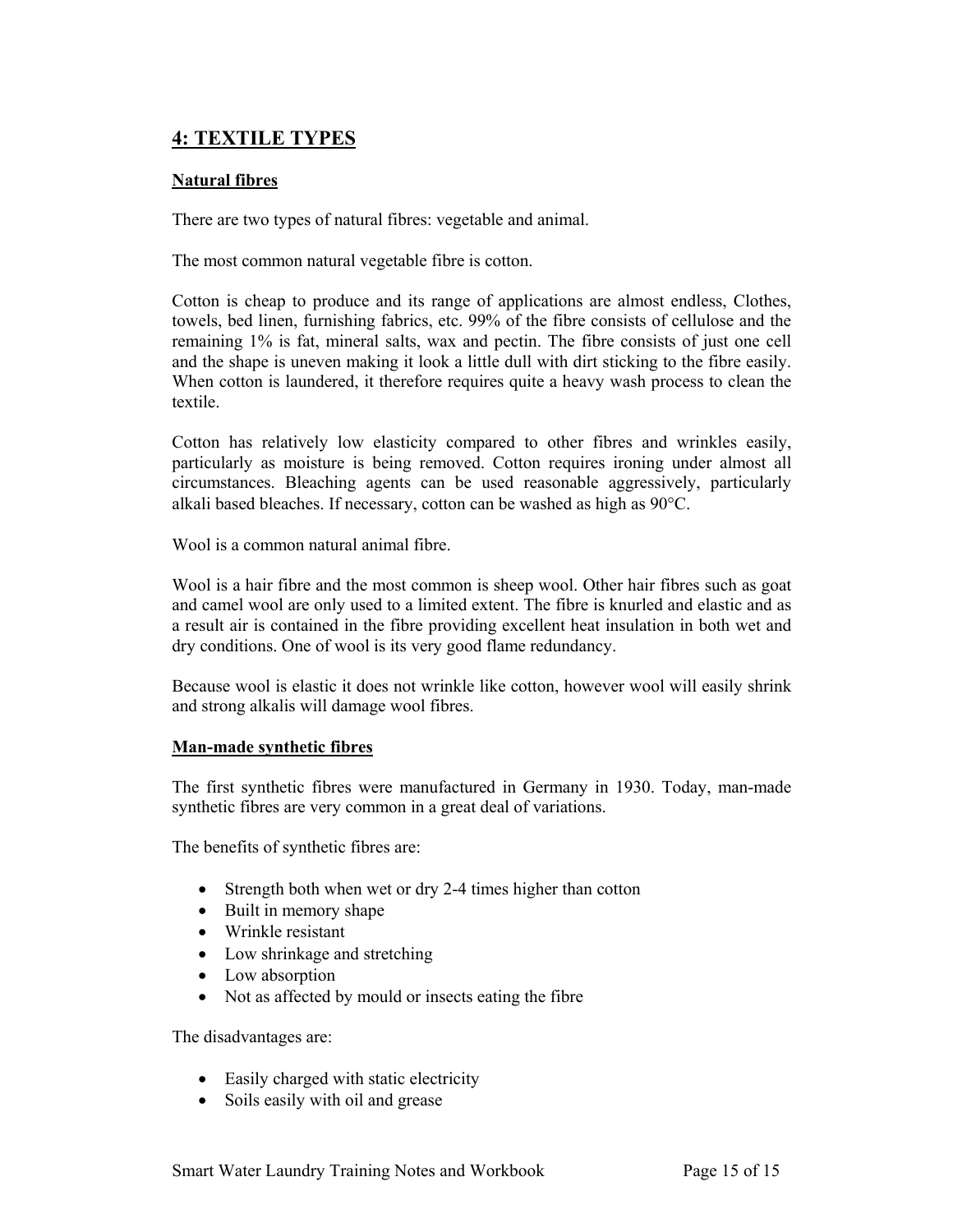- Sensitive to heat causing wrinkling and creasing
- Pilling

Today, polyester is generally blended with cotton to give added strength in the structured shape of the textile and repel some of the soiling.

Polyester blended textiles can be washed on very high heat however a cool down process must be used in order to restore the built in memory of the polyester.

# **5:WATER QUALITY**

Various substances in the earth are dissolved in water. The most important of these substances, as far as washing is concerned, are the water hardeners (salts of calcium and magnesium. Water hardness is rated to a dH scale, which is a German degree of hardness. Water rated at 1dH contains as much soluble calcium per litre as 10mg of quicklime (CaO) In Australia, the water hardness is expressed as PPM Calcium Carbonate (CaCO3). Based on laundering conditions, the following ratings are generally used to describe water hardness:

| Soft water        | $0-50$ PPM  |
|-------------------|-------------|
| Medium hard water | 51-100 PPM  |
| Hard water        | $101 + PPM$ |

The harder the water the bigger the decrease in washing effect which is due to the hardeners mixing with the surfactants in the washing detergents, causing the washing detergent to lose its washing effect. Hardening compounds tend to stick to the fibres causing a dulling of the brightness of the fabric.

# **6.WASH PROGRAMS**

Mankind has always washed things. In ancient times, and still in some third world countries, washing was done by the sea, at a riverside, near a well or wherever water was available. In order to obtain good quality, effective wash results, some key information about the textiles and the washing conditions are necessary.

A good washing result is determined by:

- The type of the textile fibres
- The type of the soiling
- The quality of the water
- The detergent and additives
- A correct washing program

When washing soiled textiles we are restoring some qualities and preserving other qualities.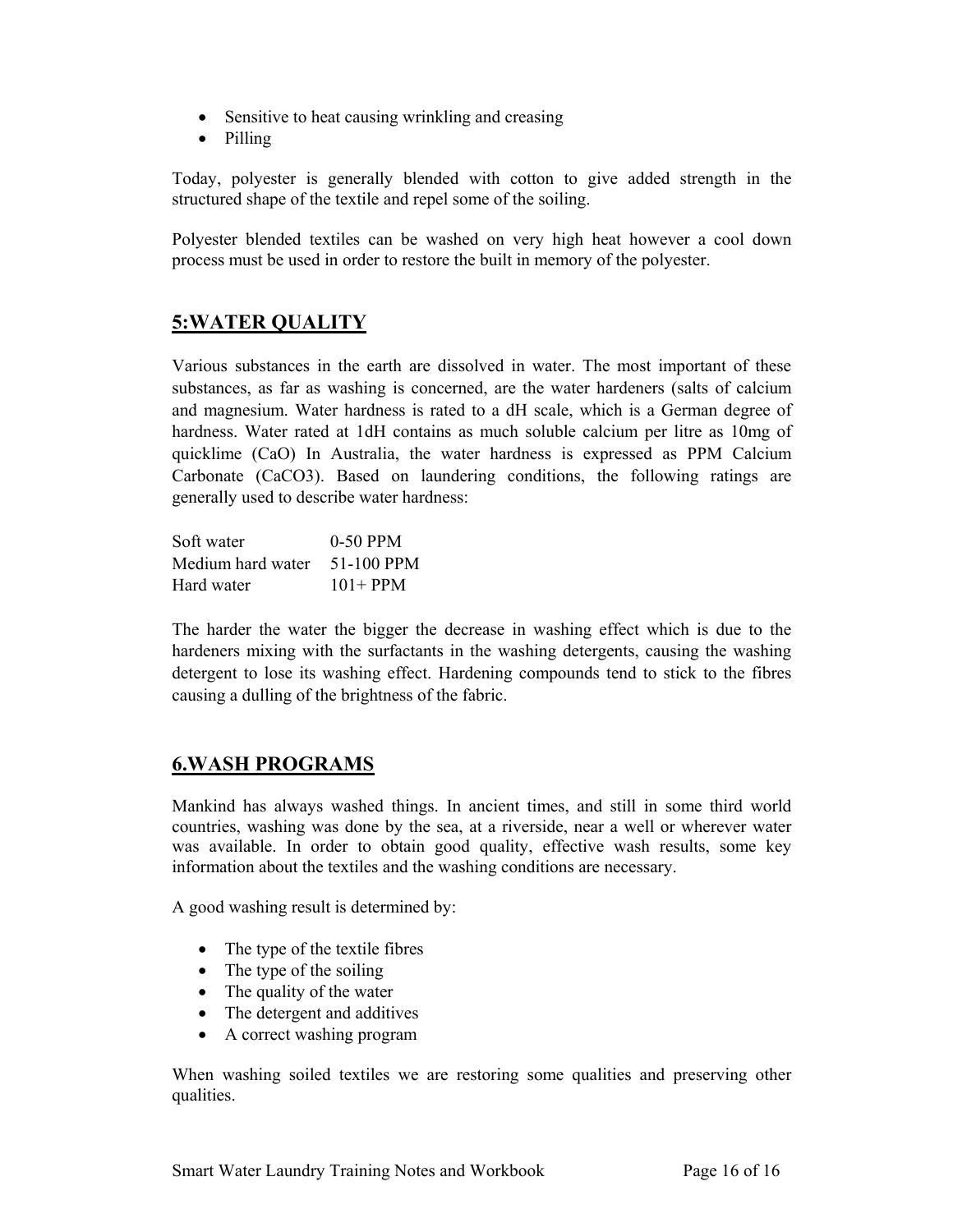Qualities to be restored are:

- Cleanliness
- $\bullet$  Feel
- Sanitation
- Brightness
- Odour free

Qualities to be preserved are:

- Smoothness
- Size
- Colour and finish
- Absorption ability
- Strength

These basic principles apply to any form of cleaning textiles from domestic washing, professional laundering to dry cleaning.

# **Filling Factors for washing machines**

A proper filling factor is essential to achieve good economy and a good washing result. To obtain the best washing result, it is essential not to overload the washer.

On the other hand, to achieve the best washing economy it is essential not to under-load the machine. In other words, it is necessary to optimise the filling factor.

There are even more reasons to carefully calculate the filling factor:

# • **Overloading will cause low mechanical action and poor soil removal**

The mechanical action is a very important aspect, which affects the washing result. The rotating drum that lifts the washing load above the water level creates the mechanical action. Before the load reaches the top of the drum, it falls back into the water again. If the drum is overloaded, there will be nowhere for the load to fall. As a result, the mechanical action will become lower and the wash result will not be satisfactory resulting in higher rewash rates.

# • **Overloading will cause bad rinsing**

As there is no, or at best too little free space in the drum, the water will not be able to penetrate the load sufficiently. Consequently, the alkalis will not be properly removed from the textiles.

# • **Overloading may cause wrinkles in the textiles**

As the poly cotton load should normally have quite low residual moisture after extracting, wrinkles will occur and be made permanent if the drum is overfilled. In these cases, the textiles will require ironing. One of the great advantages of using poly cotton is that it will not be necessary to iron the textiles or at least a reduction in the time and effort to make the textiles presentable.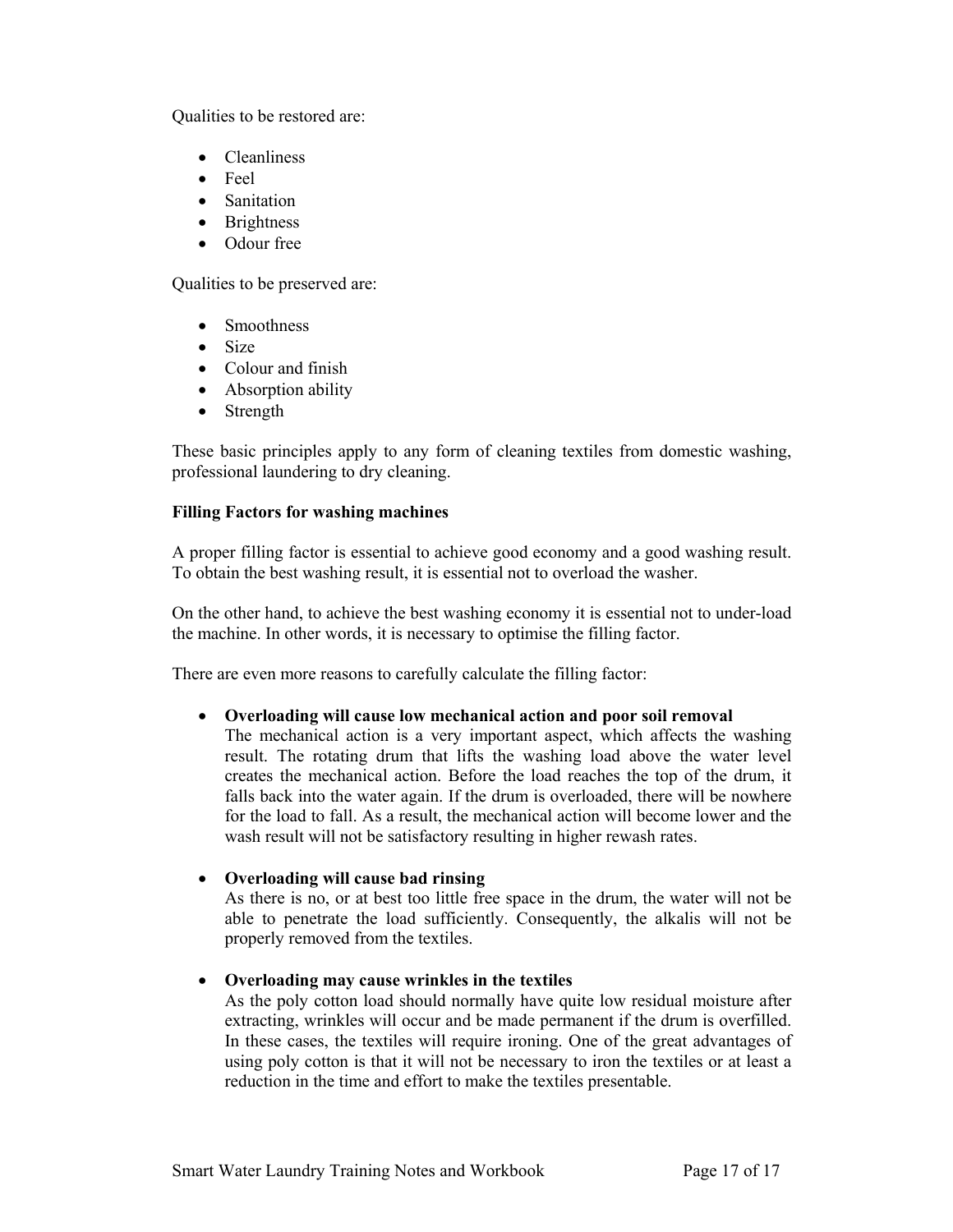# **Depends on the textile**

The optimal washing load is determined by the filling factor. The type of linen, the degree of soiling and other factors determines the proper filing factor.

Synthetics and blended fabrics usually require a filling factor of 1:12-1:15. This corresponds to a drum, which is possibly only 66-80% of the machines rated capacity.

As example cotton textiles normally require a filling factor of 1:10, which is a full drum.

# **Calculating the filling capacity**

# **Cotton**

When the inner drum volume is 100 litres and the filling factor is said to be 1:10, the filling capacity expressed in kilos would be 10 kg. The filling capacity applies to cotton only.

# **Poly/Cotton blends**

When the items to be washed are made of poly/cotton material, the filling capacity would instead be approximately 8.3 kg at a filling factor of 1:12. Some poly/cotton materials require a filling factor of 1:14, which would correspond to a wash load of 7.1 kg.

**Note:** It is very important to understand that a washer's capacity must be considered by the volume of the drum not a kilos capacity rating by the manufacturer and this rating changes by fabric type. 10 kilos of polyester takes up much more space than 10 kilos of cotton.

Today, some washer extractors weigh the laundry goods before the cycle begins. In this way, the amount of water can be measured accurately according to the wash load. As a result, no waste of water will occur and rewash levels will be minimised, which is both environmentally sound and cost effective.

# **Sinner's Circle**

# **Obtaining a good washing result**

When textiles are being washed, the process is basically a combination of mechanical and chemical processing, time and temperature. This is graphically visualised in a circle diagram, with the different parameters in varying ratios.

The purpose of the circle is to show that the total sum of these factors – mechanical and chemical processing, time and temperature – correspond to the energy required to wash a certain amount of a certain type of textile. If one washing parameter is changed, the others must be altered correspondingly. The parameters can be explained as follows:

# • **Time and temperature**

The time and temperature of the process are compiled in a washing program. The washing program determines what characteristics and consequently what field of application the actual washing process is given.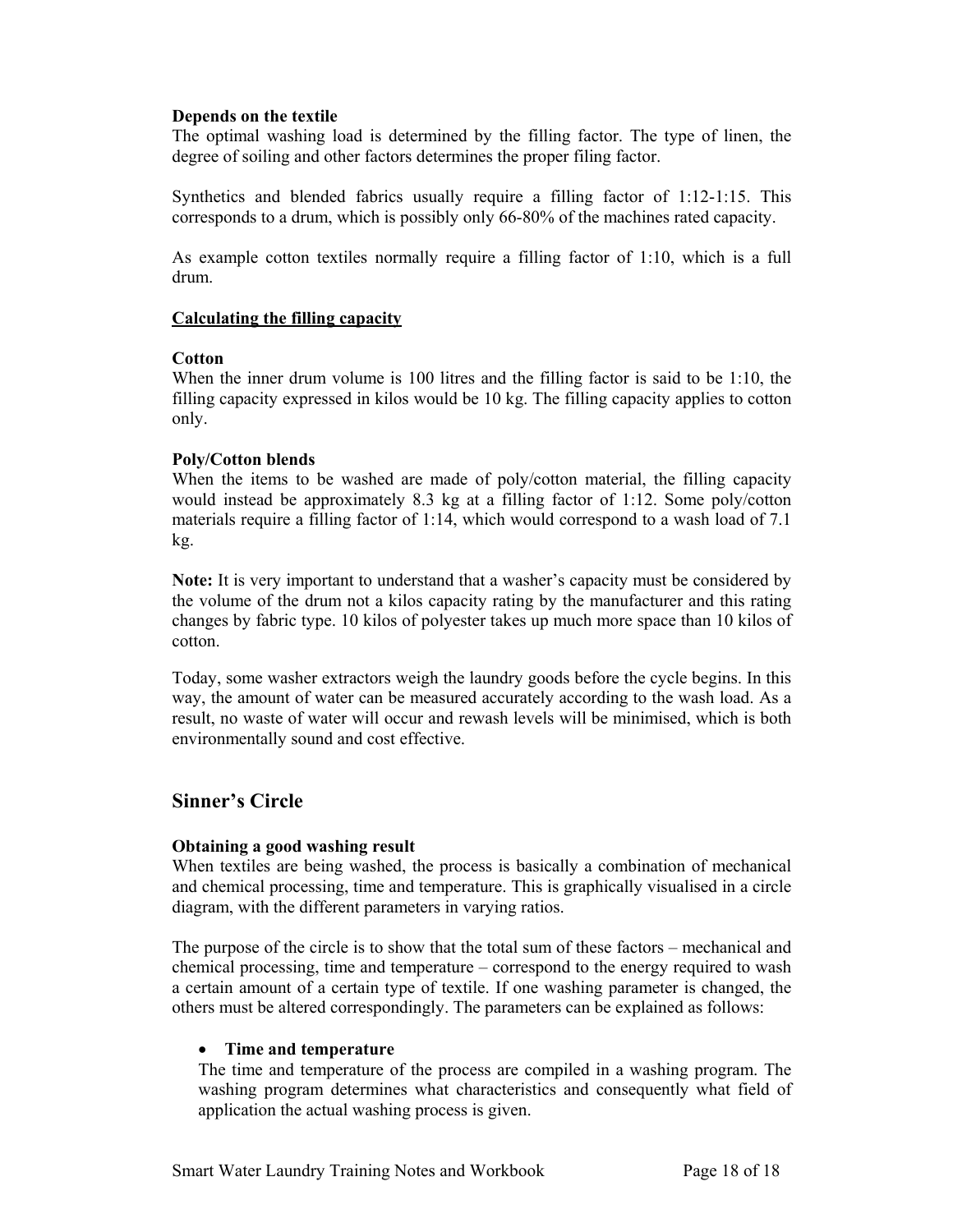# • **Mechanical action**

The mechanical action is performed by the washing machine

# • **Chemicals**

The chemical process is performed using water combined with some sort of washing detergent.

The washing process is divided into different phases, such as pre-wash, main wash and rinsing. In order to obtain a good washing result, it is important to acquire the correct balance between the mechanical and chemical process and the time and temperature in each washing phase.

# **Temperature**

# **Heat increases the chemical action**

Temperature affects the washing result in several respects. A high temperature will:

- Decrease the water surface tension
- Dissolve fat stains more easily
- Increase the bleaching effect

In general, heat will also increase the chemical action of the detergent. The proper washing temperature depends on:

- The type of textile
- Whether the textile is white or coloured
- The degree of soiling
- The textile quality
- Local hygiene demands

# **Hygiene Demands**

Hygiene demands as stated in local regulations refer to a relative time and temperature or achieving the necessary hygiene standards. These standards vary from country to country, but as a rule of thumb, the following formula can be used:

Calculating relative time/temperature for a thermal hygienic washing result (Temperature –55) x Time  $> 180$ 

There are two methods of disinfection:

- Thermic disinfection, which is carried out with the aid of high temperature
- The chemo thermic disinfection, which requires a chemical

The table below shows the hygiene demands in different countries.

| Country            | Type of disinfection | Temp. $(C)$ | Time (min)       |
|--------------------|----------------------|-------------|------------------|
| BGA,               | Chemothermic         | 64 (60)     | $20 \text{ min}$ |
| Bundesgesund-      |                      |             |                  |
| heitamtes, Germany |                      |             |                  |
| BGA, Germany       | Thermic              | 92 (90)     | $10 \text{ min}$ |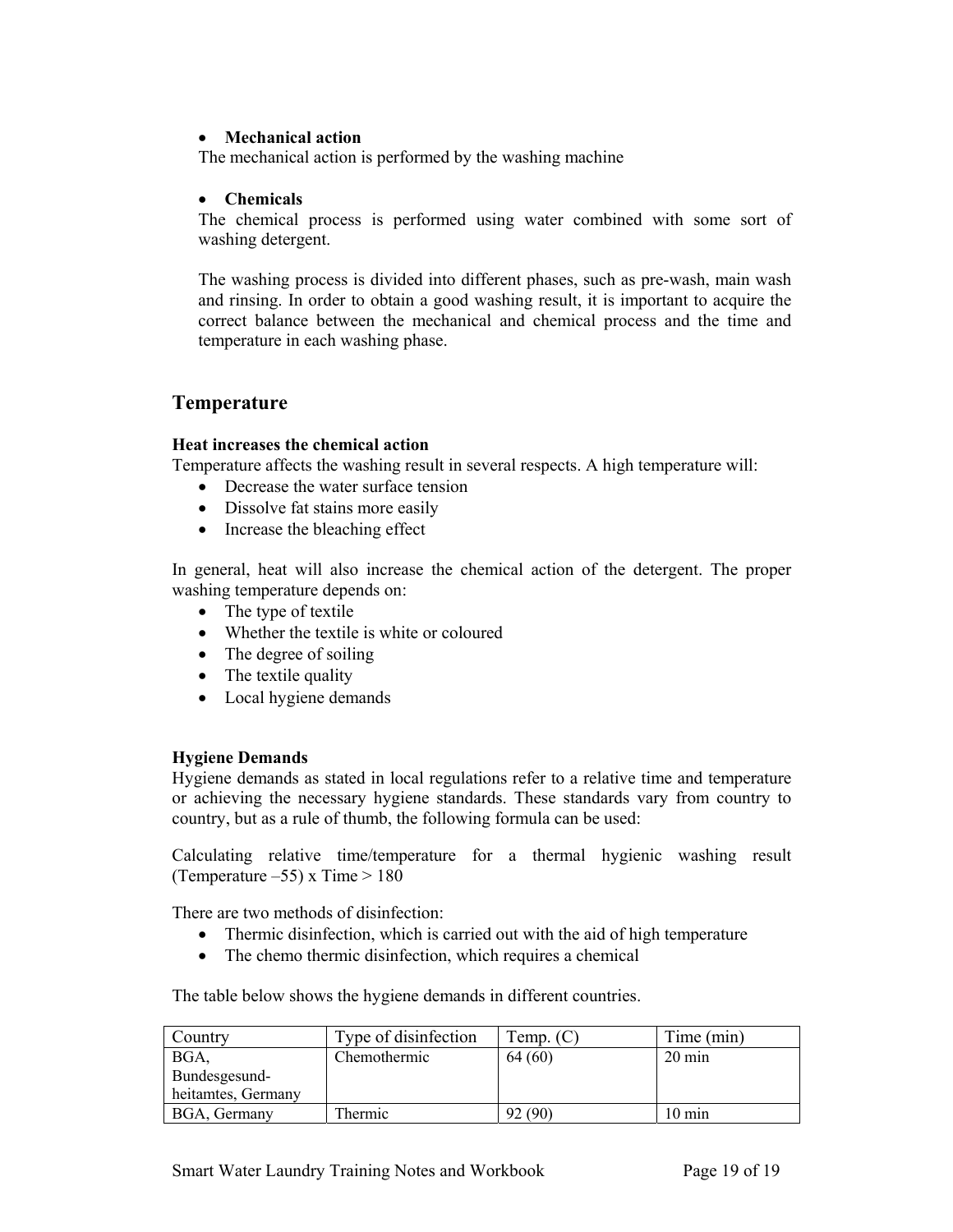| ISTCL, International Chemothermic |         | 65 | 18min             |
|-----------------------------------|---------|----|-------------------|
| Scientific & Technical            |         |    |                   |
| Committee<br><sub>on</sub>        |         |    |                   |
| United<br>Laundering,             |         |    |                   |
| Kingdom                           |         |    |                   |
| ISTCL,                            | Thermic | 71 | 11min             |
| United Kingdom                    |         |    |                   |
| HSS,                              | Thermic | 70 | 10 <sub>min</sub> |
| Sweden                            |         |    |                   |
| Halso-och Sjukvards               |         |    |                   |
| Standardisering                   |         |    |                   |

# **European temperatures are dropping**

In Western Europe, clothes are commonly washed in the wide temperature range of 60– 95°C. In the US and Japan temperatures are considerably lower: US are approx 55°C and Japan is 25°C.

The differences in temperature are mainly based on tradition. However, the trend is that the European washing temperatures are dropping towards 30–60°C. There are three main reasons for this:

- Manufactures are developing detergents which are effective at lower temperatures
- When washing at a lower temperature, energy consumption will be lower. This is better for the environment
- New technologies such as Ozone laundering allow for a lower temperature while still achieving excellent bacteria kill rates.

# **Mechanical Action**

# **Created by the washer extractor**

The washing creates the mechanical action. In brief, the mechanical action has the following functions in the washing process:

- To release the stain by loosening the dirt's grip on the fibres
- To start the "stream" of detergent through the textile
- To keep the pigment and fat separate in the fluid

In this respect, drum machines are most advantageous since:

- Water consumption is low
- Energy consumption is low
- The washing result is excellent

# **The mechanical action varies**

Changing either the rhythm of alteration, or the water level in the drum can alter the mechanical action imparted to the laundry. The mechanical action is performed in different ways, depending on the type of washing machine:

# • **Normal action**

A low water level and a rapid reversing rhythm have a great mechanical effect on the laundry. A time relation of 12 seconds of rotation and 3 seconds of pause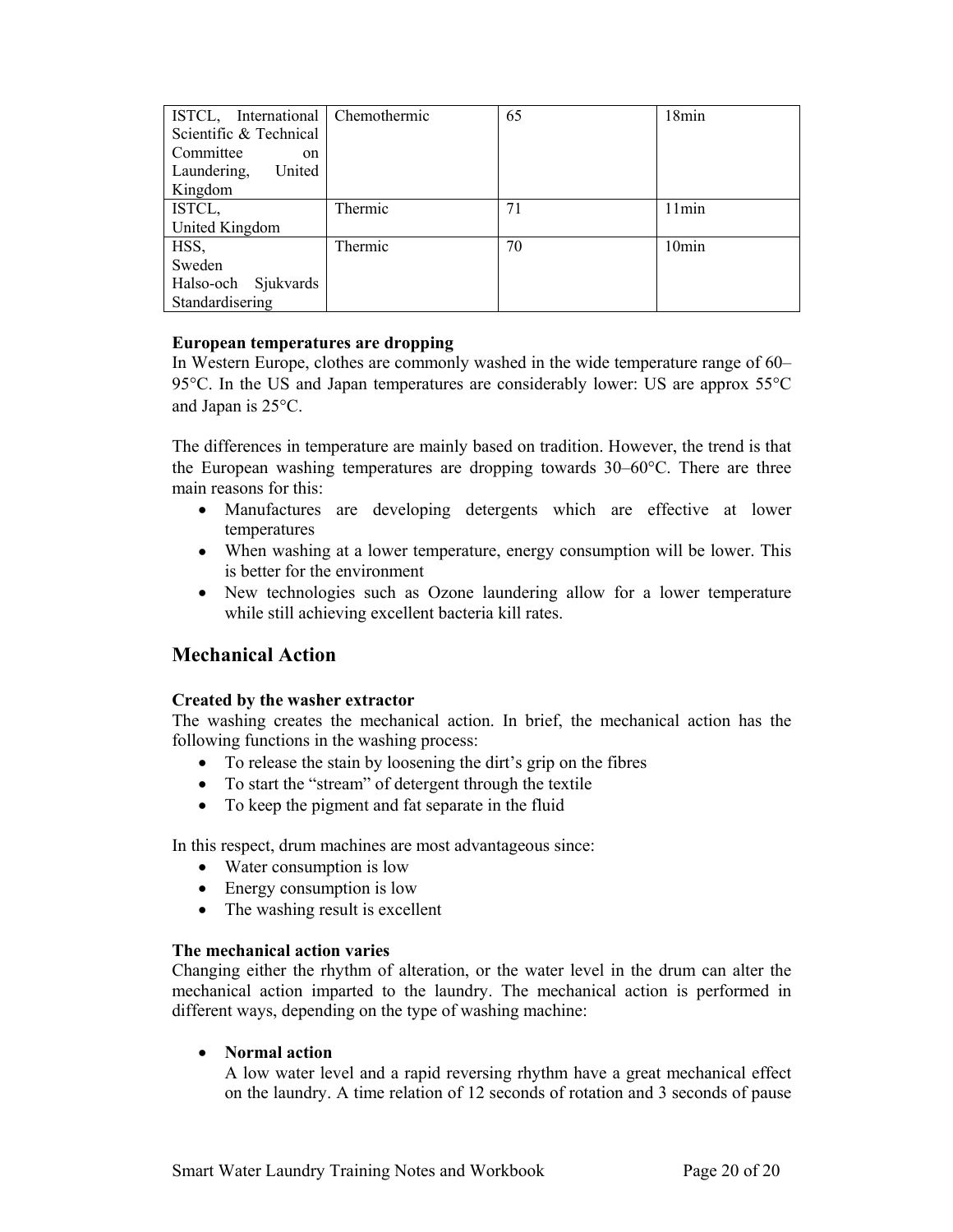before starting the time count again is very common, although other relative times can be used.

• **Gentle action**

A high water level and slow reversal provide less mechanical action and this combination is therefore called "gentle action". A time relation of 3 seconds of rotation and 12 seconds of pause is very common, but other relative times can also be used.

When the drum rotates, the textiles are lifted above the water level. Before reaching maximum height, the laundry falls down into the water again.

The reversing movement will keep the textiles apart. This prevents an inseparable mass of textiles in the drum once the washing program is complete.

# **Front-loading drum machines**

Front-loading drum machines are the most advantageous kind of traditional washing machine. Both water and energy consumption are low and the washing result is excellent.

The illustration shows the principle of the drum machine. The laundry is loaded through a door in the side of the drum or through its open front. Part of the drum is filled with water

When the drum rotates, the textiles are fed through the liquid and when they reach the top of the drum they fall down into the liquid again. The liquid therefore penetrates the textiles thoroughly and effective mechanical action is achieved.

There are also several kinds of washing machines used for different purposes and professional needs:

- Front loaders
- Side loaders
- Tunnel washers

# **Front and side loaders**

Front and side loaded washers' work in the same way; only the direction of loading the machine varies between the two models. For this reason, the design of the machine varies as well.

The beaters in the inner drum create a lifting action and the drum rotates in the reverse direction. When the drum rotates, the laundry is transported through the water to the top of the drum. Then it falls back down into the water. The friction caused by the laundry and the water provides the mechanical action in the machine.

# **Tunnel Washers**

Tunnel washers operate somewhat differently and are primarily used for large quantities of laundry.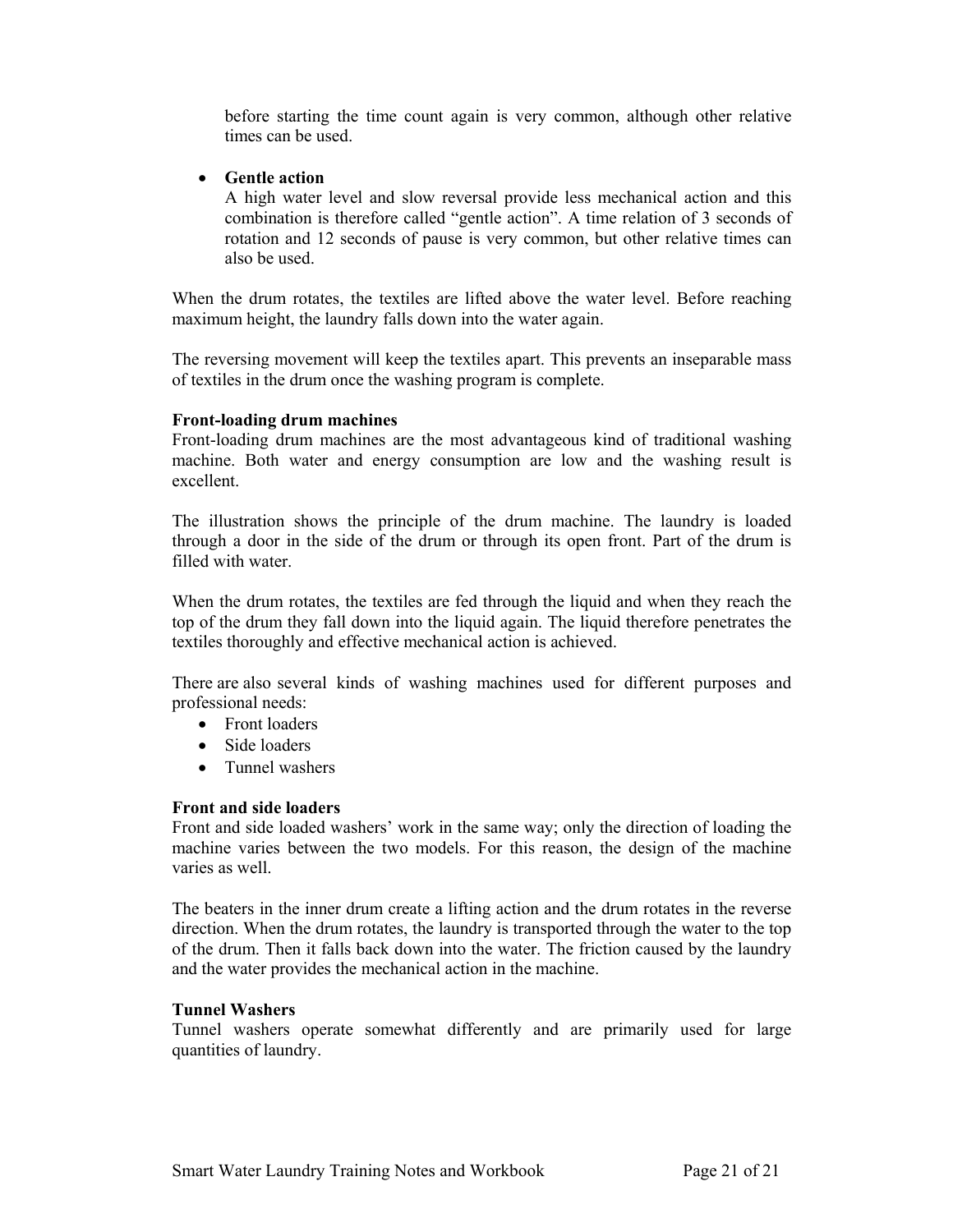Initially, the laundry is loaded into the machine by a conveyor in sling bags or similar. The tunnel in the machine consists of several sections, each with it's own function; prewash, main wash and rinse.

The laundry is transported through the sections of the tunnel, each section of the tunnel leading the laundry on to the next section. As the water flows in the opposite direction to the laundry, the laundry becomes thoroughly soaked and washed.

The result of this procedure is a significant saving of energy, water and detergent.

# **7: WHERE IS WATER WASTED IN A LAUNDRY**

There are many areas that water can be wasted in the laundry. Simple ideas are often the most productive and a review of your operations may find several ways to reduce the total water consumption in the laundry. We have taken each area individually and reviewed who water is wasted and what you can do to eliminate wastage.

# **Collection and Receiving goods**

We must maintain an efficient system of collecting and receiving soiled textiles. The longer we leave the textiles soiled before processing the more difficult it is to remove the soil and staining. Mould and mildew grow on the fibres and stains have the time to set bonding to the fibres, making rewash rates, water, energy and detergent consumption significantly higher.

Ideally if soiled textiles are to be left for periods of more than 24 hours, they should be stored in a cool room. There are several examples of storing soiled linen in cool rooms before processing and these laundries have extremely low rewash rates. Bacteria and virus growth is also inhibited significantly.

Never leave soiled textiles in a hot sunny position. Check your site and review your soiled textile storage area. Remember to look for sunlight streaming through windows.

Is there a better way to store your soiled textiles? Can an improved collection method be adopted?

# **The wash process**

Washing is not simply throwing the textiles into a washer and crossing your fingers hoping the result will be acceptable. There are many factors involved as we have already covered in this manual.

It is extremely important to classify into fabric types and preferably into soil types. A wash formula is set up to remove 95-97% of the staining on the first wash as we expect 3-5% rewash rates in order to preserve the qualities of the textiles. However we know that some types of soiling are going to take a lot more effort to be removed. There is no point placing highly soiled items in a general wash as the wash formula will not be set up for such soiling and will be rejected somewhere along the quality checkpoint chain.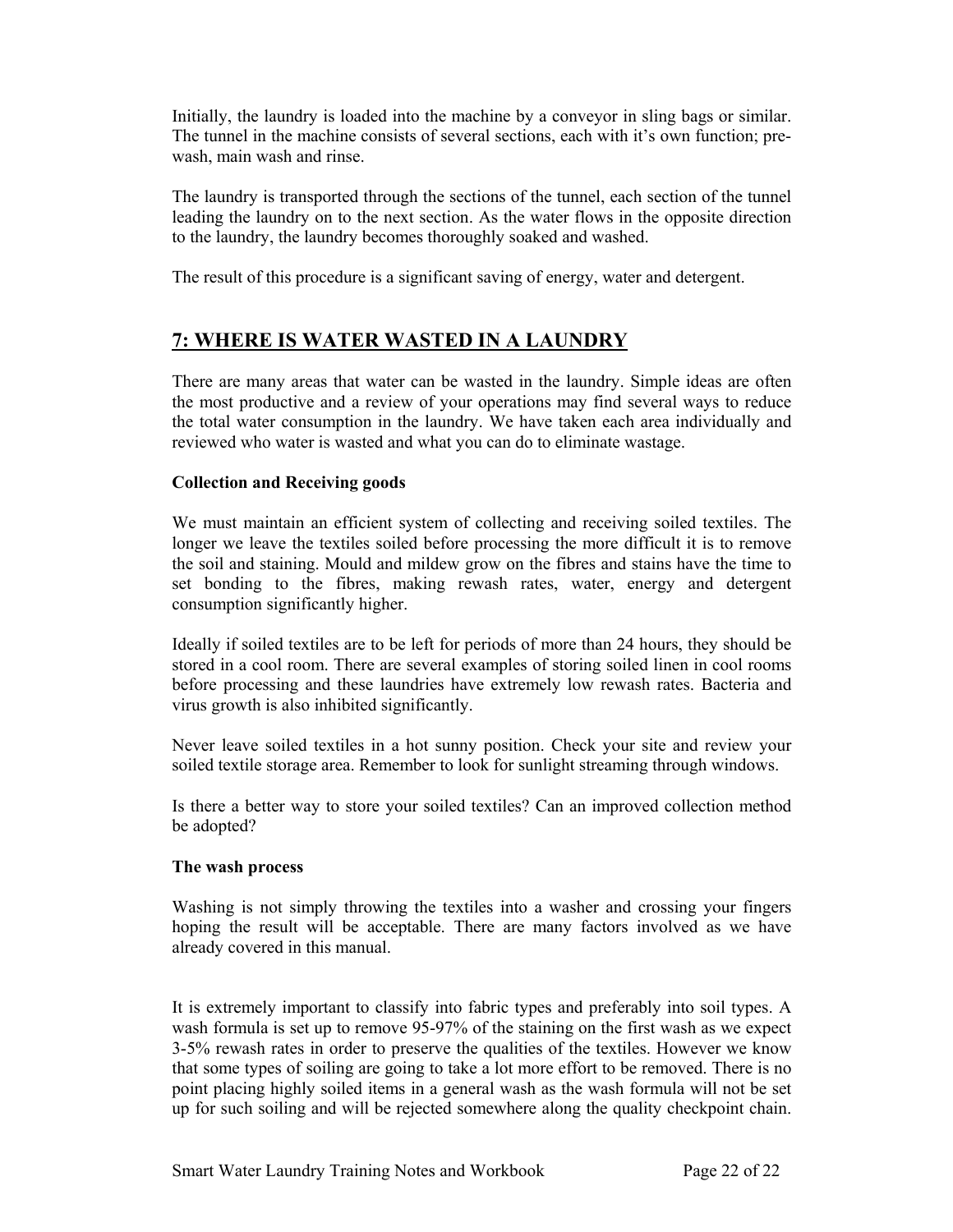Make sure heavy soiled items are separated and washed in a separate wash, specifically designed for heavy soiled items.

Do not skip part of the wash process! The wash formula is set up for a reason, usually set to a minimum for efficiency reasons and skipping steps in the formula will result in a poor quality wash. Some of the problems that are caused by skipping steps are:

- **Skipping the prewash**  $\sim$  protein stains will not be removed and become set making it very difficult to remove in the rewash cycle. High quantities of bleach and very high temperatures will be required in the rewash. Oxalic acid may be required to successfully remove the protein staining in the rewash.
- **Skipping a rinse** ~ this usually causes the linen to turn yellow during drying or ironing. The textiles will then need to be re-rinsed and processed again.
- **Ending the cycle before the spin has completed**  $\sim$  the textiles will not be dry after drying and/or ironing and reprocessing may turn the textiles yellow due to extended exposure to heat. The textiles will then need to be re-rinsed and processed again.

Often, this is the cause of many issues in the laundry wasting all resources and is totally unnecessary. Trying to take a short cut in the washing process will in fact make the time longer and the costs greater.

# **The drying and ironing process**

Many people can't conceive problems in the drying process can cause wastage of water.

Textiles placed in the tumbler dryer have already been through a complete wash cycle. If you are preconditioning flat linen for the roller ironer you are removing a specific amount of water before ironing.

If too little moisture is removed in the dryer the textiles remain wet after ironing and need to be re-ironed which exposes the textiles to double the exposure to heat and risking yellowing the textiles. They will then need to be rinsed (consuming unnecessary quantities of water), dried again and ironed.

If too much moisture is removed in the dryer the textiles are exposed to heat and risking yellowing the textiles and too little steam will be created, resulting in wrinkling. They will then need to be rinsed (consuming unnecessary quantities of water), dried again and ironed.

# **Packing and Dispatch**

There are many times when individuals because of personal standards when reject items. It may very well be acceptable to the customer to use the textile in the condition it was in before someone rejected it. Items with small imperfections near sheet edges that are going to be tucked under the bed and other such instances are not necessary to reject. It is a complete waste of water as well as energy and labour to reject such items.

Does your laundry have a policy or training program to identify acceptable quality?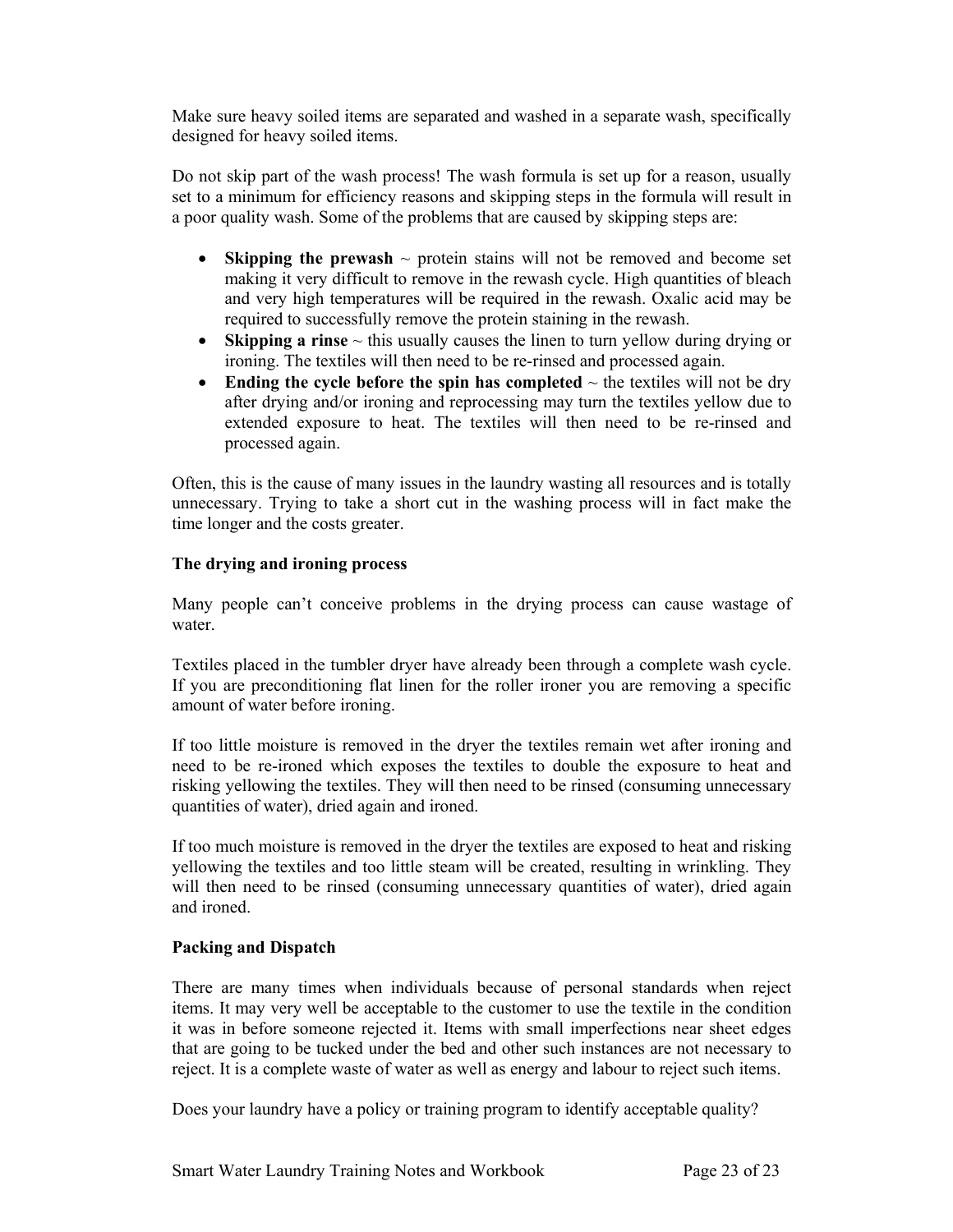# **Wash programs**

Washing programs, at times, can be excessive in their length and quantity of water utilised. Have you experimented with slightly lowering water levels, reformulating rinsing incorporating an intermediate extract? Savings in shorter wash times, reduced energy and reduced water consumption can be found if you look hard enough. Experiment a little and you may find significant savings.

# **New equipment**

When purchasing new equipment, what is the criterion that was undertaken in the review of the purchase? Did you consider?

- Water consumption for a standard wash
- Fully programmable control of water levels
- Optional extras that assist in water reduction such as water reuse

Have you considered upgrading your old machinery on the basis of operational cost savings? Have you ever undertaken feasibility studies on current consumption verses new technology? Reviewing current practices often reveals benefits you never expected because you have never looked.

The following table suggest indicative savings on water consumption from machinery of different eras:

| Type of washer (age in<br>years) | Volume of water used per<br>kilo washed |
|----------------------------------|-----------------------------------------|
|                                  |                                         |
| Washer $20+$ years               | $30+$ litres                            |
| Washer $10 + \text{years}$       | $20+$ litres                            |
| Washer $3+$ years                | $15+$ litres                            |
| Tunnel $20+$ years               | $15+$ litres                            |
| Tunnel 10+ years                 | $10+$ litres                            |
| Tunnel $3 + \text{years}$        | 7-8 litres                              |

The above table clearly shows that water consumption has halved over the last 20 years. This also means a corresponding savings in energy to heat the water when using hot water in various wash programs and trade waste costs. Less heating, less fill time and drain time equates to shorter wash cycles and labour savings.

When buying a new washer, do not expect that all new equipment offer the same efficiency. Comparisons between current manufacturers can vary from 5-20%. Some machines are far more efficient than others.

# **Maintenance**

Many laundry implement preventative maintenance programs however very few include water conservation measure in maintenance. When was the last time maintenance checked for leaking water inlet valves and drain valves? These items do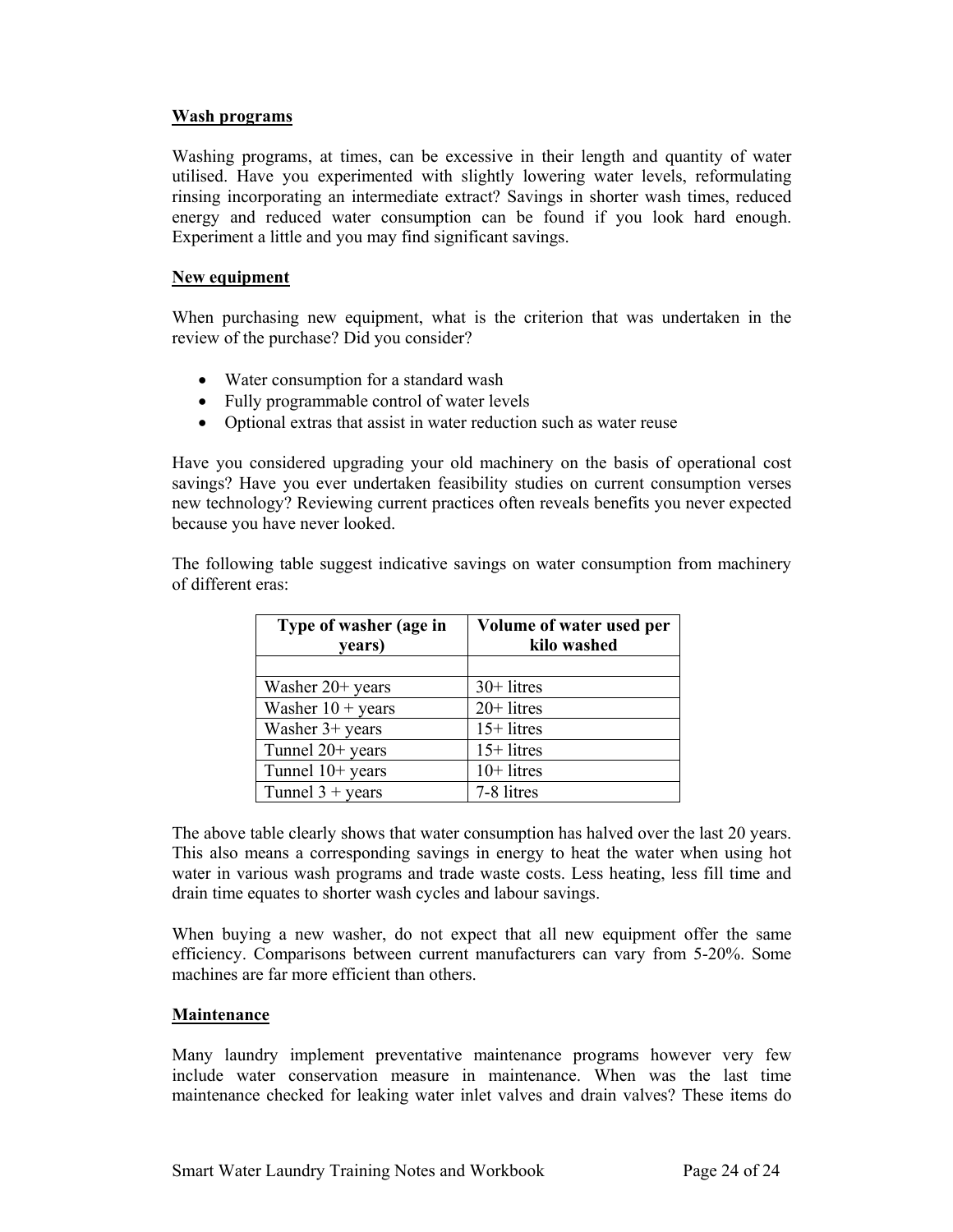require maintenance and it is hard to tell if the machine is leaking due to the drain valve being hard plumbed to the sewer. Have maintenance check these items regularly.

# **8: IMPLEMENTING CHANGES**

# **Making a Plan**

You cannot successfully achieve long-term water savings unless you make a plan, follow the plan and implement necessary modification to the plan as needed.

Ideally, you should contact your local water authority and involve the water authority in the process. They have many years of experience and have seen many different laundries and seen many different ideas on how to save water and improve your trade waste discharge to sewer.

Being by making a calculation of where you are currently using water and how much water is being used in different areas of the business and in different washing machines. You may have a particular wash quality problem arising from one program in one machine. You may have a problem with one of the machines and the wash quality it is producing. If so, can this be remedied by changing the wash formula or processing a particular type of textiles through a different machine? Is it more economical to replace the machine?

Review work methods and look at where, what fabric types and the quantity of rewash you are experiencing. Perhaps there is a consistency in the rewash you are experiencing such as a particular clients textiles, a particular wash program on a particular washing machine.

Are you using a significant amount of water for reasons other than washing? If so, how can you reduce the volume to achieve the same outcome?

The water authorities have an excellent template to begin your water plan. Also consider what possibilities are present in your workplace that is not mentioned in this plan. Be objective and make a list of every last idea you have.

# **Implementation and Monitoring**

If you don't monitor and review the data you gather, you cannot possibly make a difference in reducing the water consumption.

Most times, you will require a change or workplace cultural habits in order to bring about effective change. This is most likely the hardest issue to tackle. Consistency in your work methods and constant reinforcing the changes necessary is the only way to success. As they say, "old habits die hard" however without long term change in working habits and more importantly, employee attitudes is the way to successfully reducing your water consumption and quality of trade waste discharge.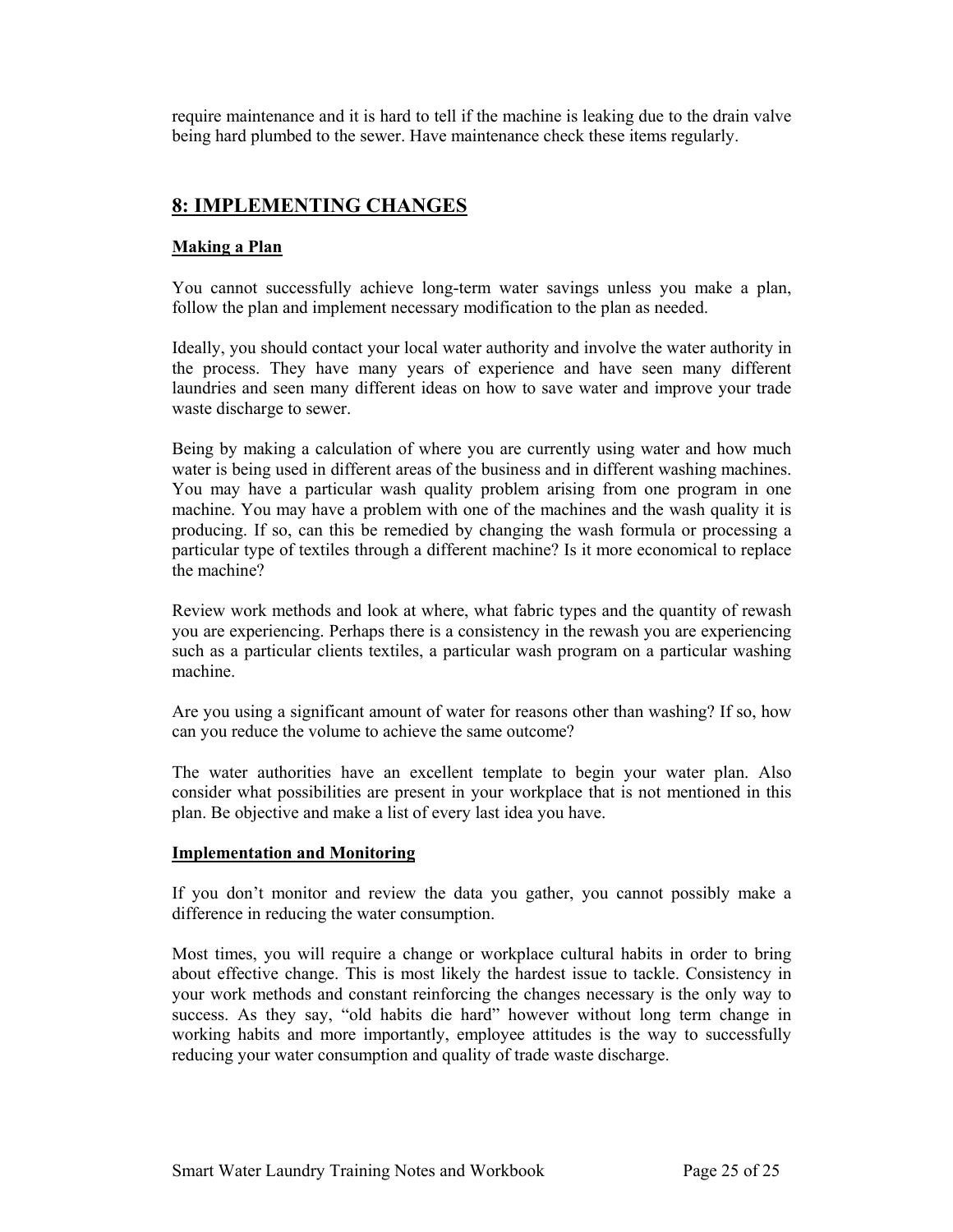# **9: SUMMARY**

# **Where to start?**

You can't improve what you don't measure and manage. Identify where your water usage is and calculate water usage rates per machine against quantities of textiles laundered.

# **What can you do?**

Almost anything given your openness to what the outcome of your findings. If you are prepared to look, you will find savings. Remember, there is always room to improve upon current practices, no matter how well managed your business is.

# **New Technologies as well as Old Ideas Revisited**

Before we commence on discussing new technologies and old ideas revisited, I would like to talk about timepieces, as many people are sceptical about new innovation.

There was a gentleman who discovered a far more cost effective way to an instrument to keep the time of day. He packed his bags and flew to the centre of time keeping instrument manufacturing, Switzerland. He saw every manufacturer in the whole country and received the same answer each time he spoke … what could you tell us about making time keeping instruments, we have made our products the same way from hundreds of years and our hand made craftsmanship is the only way people would accept a watch or clock. After becoming very frustrated the gentleman decided he would visit a different country, one that was an emerging country manufacturing things more effectively than anyone else, Japan. The gentleman sold his idea to a company, which is now known a Seiko; the largest manufacturer of Quartz Crystal watches in the world, almost wiping gout the Swiss watchmaker.

The moral to the story is today's opportunities are tomorrows everyday way of life. Don't miss out and become a bankrupt Swiss watchmaker because you wouldn't listen to a good idea that was a different way of doing things to the way you currently do them.

Investigate new technologies and all those good old ideas that we have forgotten about to the fullest extent. If you are never looking at what is new, you will never know the opportunities that may exist. Implementation of new technologies is often cost effective and provides greater savings than you can imagine.

# **Rainwater**

You may remember once upon a time, every house had a rainwater tank and even another tank on the shed down the back yard. It seems the idea of collecting rainwater had almost disappeared from our modern society a few years ago.

Whist a significant number of laundries are too large to make economic use a rainwater system, there will be applications where this could be viable. In fact, there is a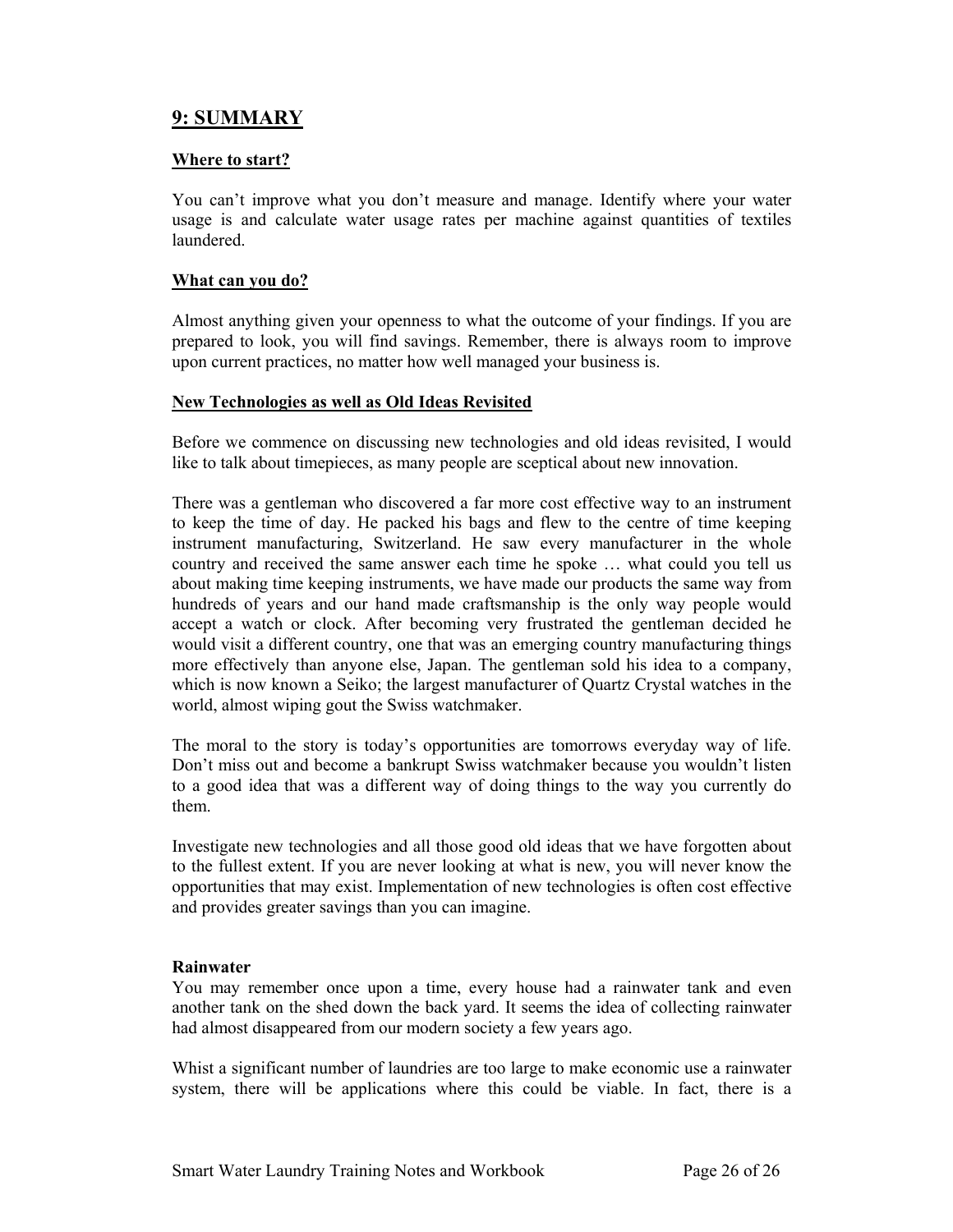commercial laundry in Melbourne who is currently capturing the rainwater and using it to wash with.

If your particular laundry is located next to other factories with a sizable roof space and some space at the rear of your laundry building, investigate the possibilities. Here is a general rule of thumb for Melbourne Metropolitan laundries processing eight (6) wash loads per day  $\sim$  to capture two (2) months supply of your annual water consumption, you need approximately 7 square meters of roof area per kilo of washing capacity. And you need somewhere to install a water storage tank.

# **Low pH laundering**

It seems we have all forgotten about the way chemistry can be applied in laundries. We do not consistently need to wash at pH levels of 10-11 to achieve a good washing result.

# **CO2 treatment of the wastewater**

If you are having trouble with meeting trade waste guidelines for pH trade waste levels talk to your detergent supplier about installing a CO2 treatment system.

# **Ozone**

Perhaps one of the brightest available technologies for laundries currently available is Ozone. It has been proven that water consumption can be cut by up to 35% and energy reduction in the washer by up to 80%.

# **Reverse Osmosis**

On-site water treatment of wastewater for reuse back to the washers is an excellent option for very large commercial laundries. A working model can be seen in operation in Sydney.

# **Waste Heat Transfer Systems**

Reusing the heat from hot washing water going to the sewer to preheat the incoming cold water before going to the heating system. This will assist in meeting the maximum discharge to sewer temperature regulation of 38°C and a significant cost savings against energy used to heat the water.

# **Magnetics**

Small applications can utilise magnetics on the incoming water supply affecting all the impurities in the water to become electrically neutral. The impurities lose the attraction for any other atoms or molecules and they therefore become inert and naturally precipitate out of the water. Suspended solids no longer have an attraction for the water or each other. Basically it is softening the water without removing the impurities, instead, controlling how the impurities behave.

# **Help and assistance available**

There are many places that are able to assist you with the conservation of water. We have listed details that you might find useful.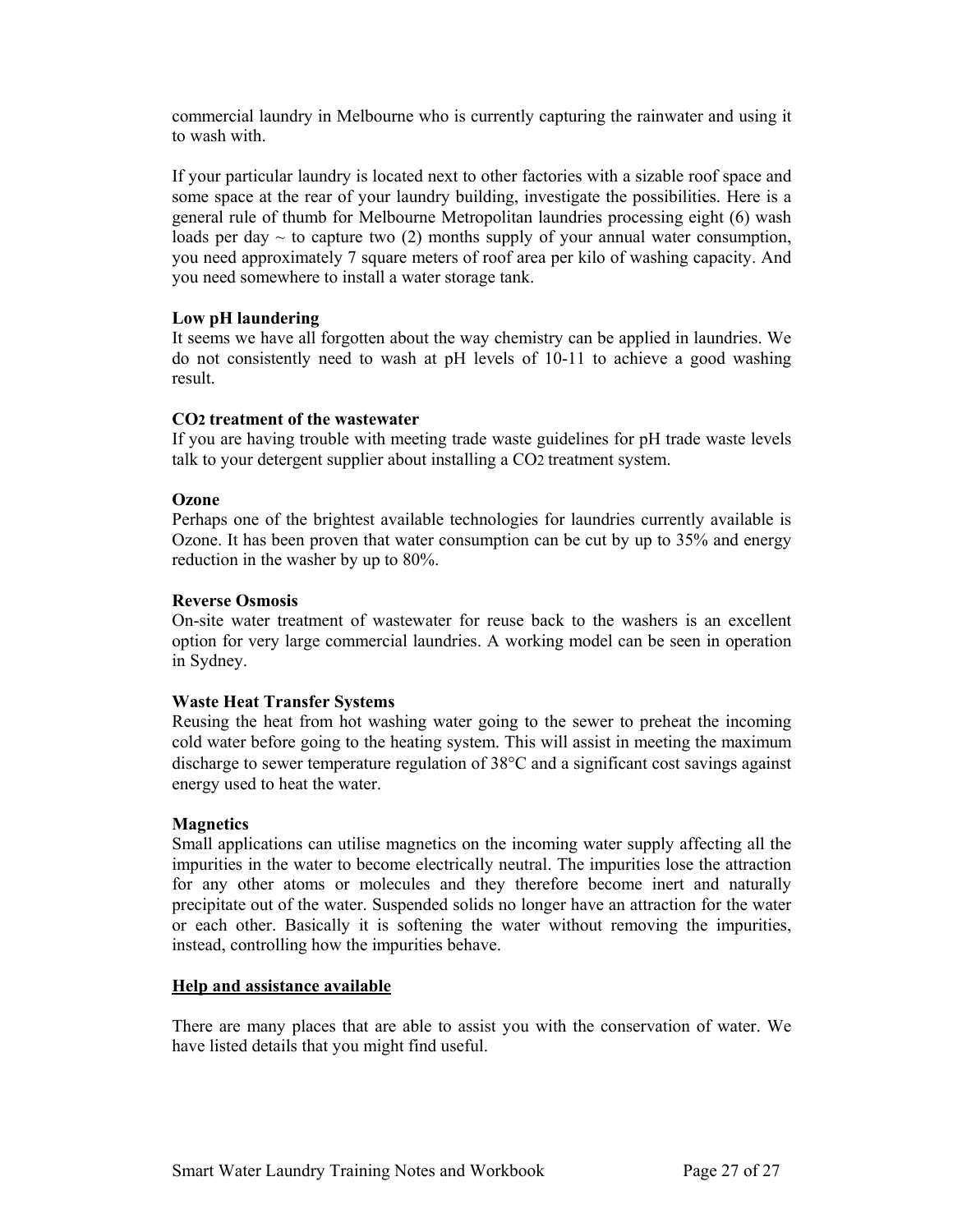# **Common to all laundry applications**

**Your detergent supplier** can assist in reviewing wash formulas and the possibilities of reducing water consumption by reformulating the wash programs and quality of trade waste by possibly changing the types of detergents, bleaches and additives.

**Laundry equipment suppliers** can discuss the cost benefits of installing the latest technology equipment. Quite often the lease costs of new machinery can almost pay for itself by lower water, energy and other operational costs.

**The trade waste department** of your local water authority. You can discuss what technologies they know of and even technologies used by other industries that can be adapted for use in laundries.